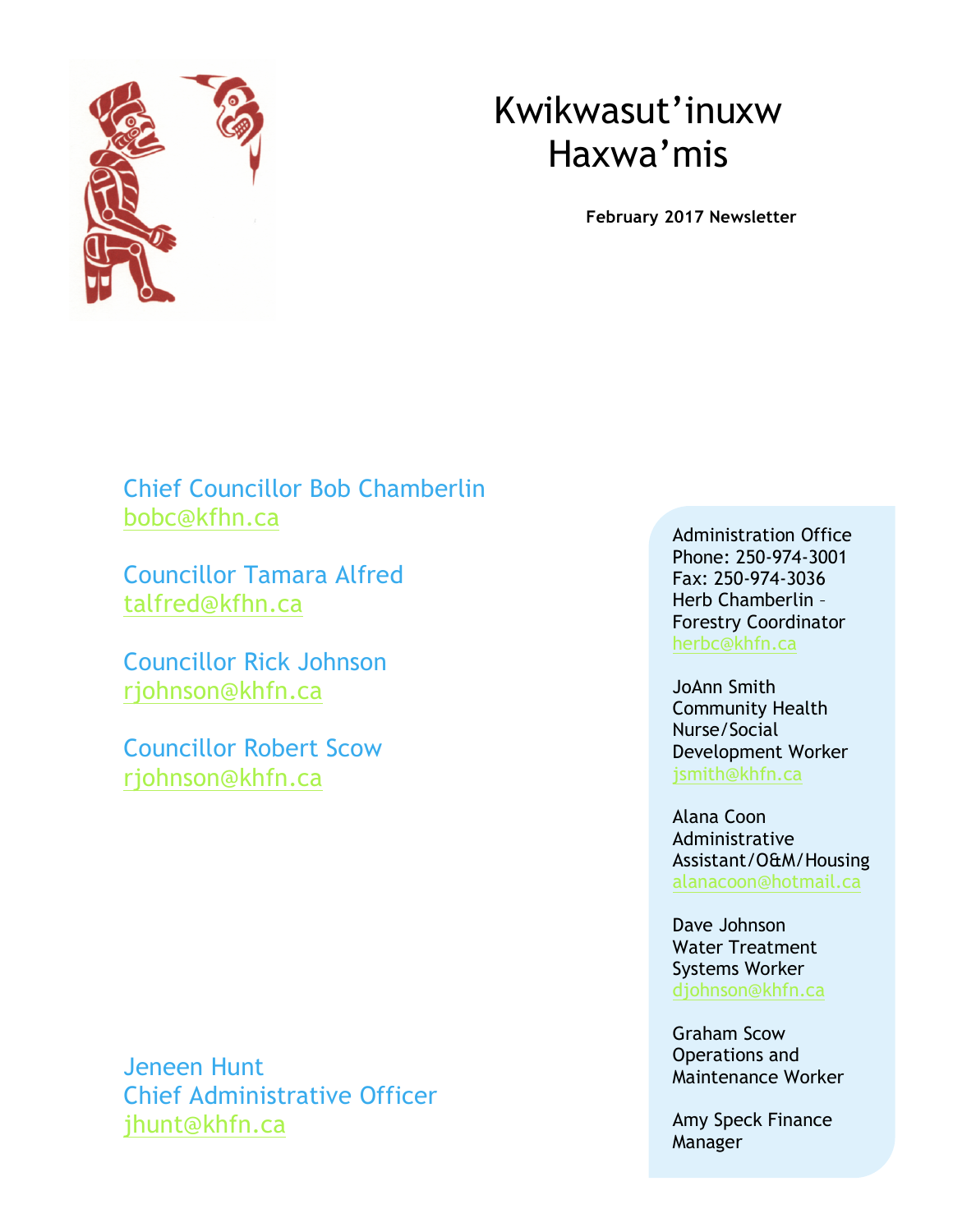# **Report by Chief Councillor Bob Chamberlin – Community Update Report**

### **INTRODUCTION**

I am happy to provide this update report on my activities as the elected Chief Councilor. It has been some time since I have been able to provide this update but be assured that I continue to advance the Kwikwasutinuxw Haxwa'mis First Nation at every opportunity.

This update will also cover off activities I am participating with Regionally and Nationally as Vice President of the Union of BC Indian Chiefs (UBCIC).

# 1. Band Council

This current Band Council continues to operate as it has since our very first meeting. That is to say that the Council has ensured that I have no vote in decision making as elected chief councilor, unless there is a tie and then I have a vote. Quorum is 3 Councillors and a majority decision is 2 out of 3 supporting a decision.

My role has been limited to providing guidance on topics and presenting options when appropriate. This is a significant change but one that KHFN Band Members need to be fully aware of. As routine items such as community meetings and so on are not mine to decide, but to only provide information as requested.

I have adjusted to this new approach and continually provide our Band Council with many emails containing information that I have felt important and represent opportunities to advance the KHFN. The information provided has been very broad encompassing legal developments and processes and meetings for each Council members portfolio.

I do this willingly to ensure our Council members have the opportunity to develop their individual and collective capacity to see opportunities and approach them with a base level understanding of current aboriginal case law to form a basis in which to pursue portfolio'

#### 2. Specific Claims Settlement Funds

There continues to be communication from Band Members expressing concern over the spending of the Specific Claim money. This Council has already provided a number of updates by way of letters posted to our KHFN website and our KHFN Facebook page.

The previous Band Council made a set of initial decisions for the expenditure of portions of the Specific Claims funds. The current Band Council reviewed these decisions and overturned only one of the decisions. And this was related to legal fees.

All of the previous Band Council members emailed the law firm that was hired instructing them to return these funds to the KHFN. Of the \$25,000 that provided as a legal retainer, \$6,000 (approx.) was used for work completed. This left a balance of \$19,000 (approx.) to be returned to KHFN. The balance of the initial money has been returned to the KHFN.

The used portion of the money will be listed as Accounts Receivable of the KHFN and will be sought to be reimbursed back to the KHFN. This will be accomplished, consistent with the approach the KHFN has taken with the many other band members who also are listed on Accounts Receivable and as a result are indebted to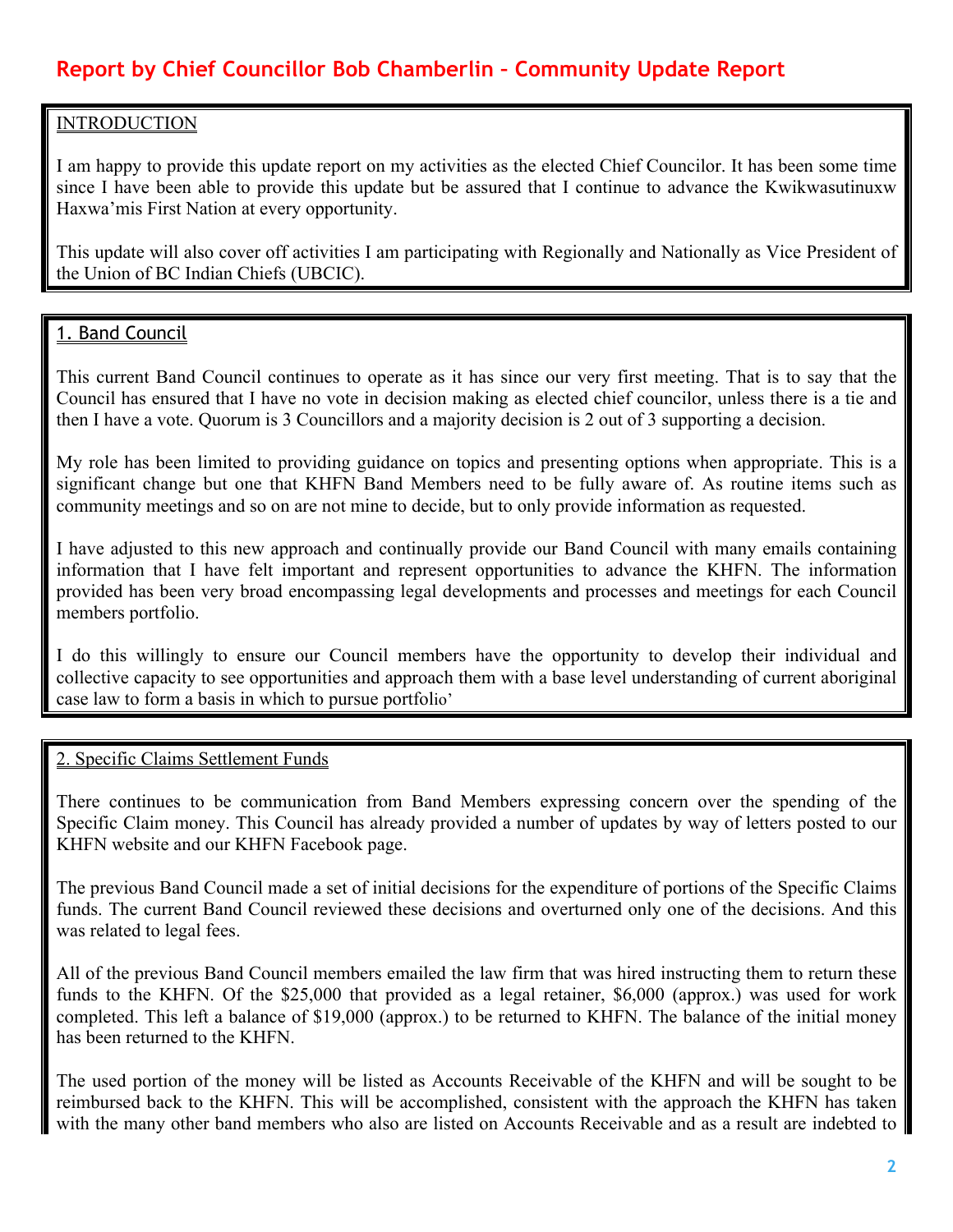# the KHFN.

When this was discussed during the audit presentation, the auditor spoke of these monies allocated for as Contingent Liability, and saw nothing offside from an audit perspective of the initial decision and putting forth of the legal retainer. If there was something "off side" of this budget allocation it would have been commented on in the Auditors report.

My agreement to repay a portion of this money back is by no means an acknowledgment of a wrong doing on my behalf or the previous council members. I have communicated to Jeneen Hunt a re-payment schedule already.

# 3. KHFN Traditional Territories Overlap

We have some exciting news in terms of our neighboring First Nations overlapping maps of our traditional territories. The Mamalilikulla FN (MFN) and the Namgis FN (NFN), have both removed KHFN territory from their map and within processes with Government and Industry.

This is a very significant development and I wish to recognize the new leadership of the Mamalilikulla FN for their part and also the engagement of Musgamagw-Dzawadaenuxw & Namgis Hereditary Chiefs to help guide the Namgis political leadership. A joint letter from the KHFN and the MFN has already been sent to the Province of BC informing them of the most recent developments that affect how and whom the government engages with for decisions that relate to our First Nations territory.

# 3.1 Related Provincial Government Discussions

We as KHFN are now engaging with the Provincial Government about implications of KHFN traditional territories and the removal of the overlapping claims with the NFN and the MFN. This has impacts to various government processes such as the Great Bear Rain Forest Land Use Plan (GBRFLUP), Marine Use Planning, Conservancy Management Planning and so on. Given that the provincial government no longer has neighboring First Nations signature on processes over our territories, this creates an awkward position for them and creates opportunity for KHFN.

To this end we recently met with Minister Thomson of Forests Lands and Natural Resource Operations to discuss how a proper Land Use Planning Process for the KHFN can be accomplished. We made several "asks" to negotiate at this meeting and they are as follows;

- a. Commitment to a Land Use Planning process with appropriate funding
- b. Referrals related to the Great Bear Rainforest Land Use Plan and our Traditional Territories be put on hold pending the answer to "A"
- c. Access to the Provincial component of the Coast Opportunity Fund (COF)
- d. Access to Carbon Tax Credits
- e. Guardian Program funds

We as KHFN Council met with FLNRO staff in early December to discuss the re-alignment of the Timber Supply Areas (TSA's) into a GBRFLUP North and a South Timber Supply Area.

Though this meeting was intended to be specific to this one referral the discussion became very broad and included discussions around the asks put in front of Minister Thomson.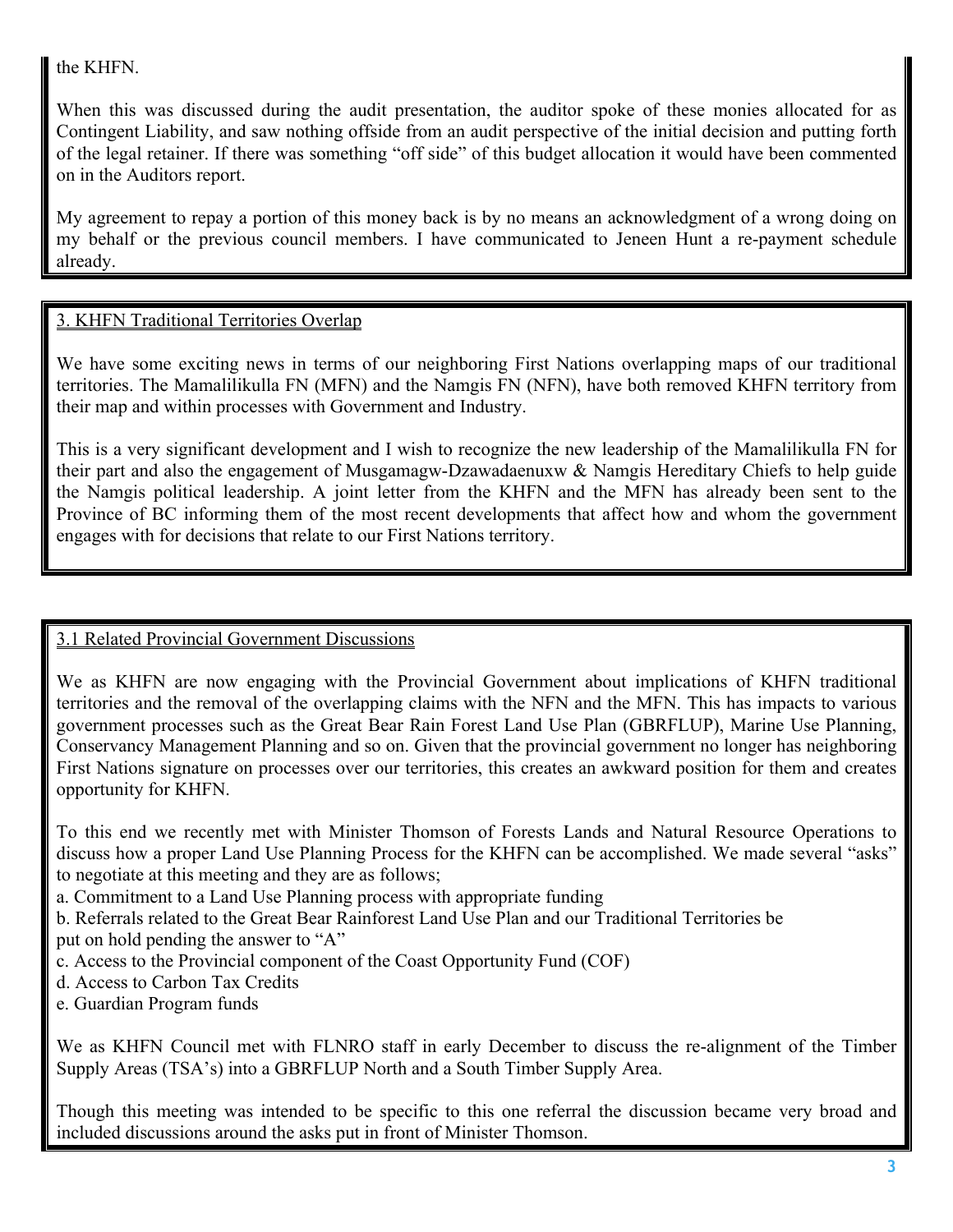The BC Government offered the following features at this meeting and through a follow up letter; 1. SLUPA: with \$50,000 Signing Bonus (I believe this can be negotiated much higher) 2. SLUPA: Approx. 6,700 M3 of Renewable Forest License for 20 years renewable at 10 years Bonus (I believe this can be negotiated much higher) 3. SLUPA: access to Provincial Coast Opportunity Funds for Ec/Dev- \$350,000 4. Forestry Development Envelope: \$70,000 to Negotiate Industry Partnerships or Identify Sacred Sites

5. Forest Consultation & Resource Sharing Agreement (FCRSA): formula based revenue sharing

We are now waiting for the Provincial Governments response to our letter and negotiations will hopefully continue. SLUPA is in greater detail below

#### 3.2 Timber Supply Area Re-Alignment

The North & South Great Bear Rainforest TSA's are a redrawing of lines for available timber harvest for the Great Bear Rainforest land Use Plan. The North TSA has a significantly smaller Annual Allowable Cut (AAC) than the Southern Great Bear TSA (AAC). Even though there is an overall reduction of AAC in the Southern TSA, it still has the affect of increased logging pressure in this TSA and includes the KHFN Traditional territories.

The AAC is set at approx. 800,000 m3 per year in the GBRF Southern TSA and approximately 300,00 m3 from the KHFN Territory per year for 10 years.

The KHFN responded with a strong letter putting the government on notice that any licenses or cutting permits issued would be considered illegal in our view. We also continue to gather information and develop a strategy to not only reduce the AAC, but to safeguard old growth stands in the KHFN. There will be significant reporting on this issue as the discussions continue and unfold between KHFN and BC Government.

#### 3.3 KHFN Replaceable Forest License

The KHFN also is working to secure a renewable forestry license so the KHFN can be actively involved in the Human Benefit components of the Great Bear Rainforest Land Use Plan.

This will provide much needed employment opportunity, but also an own source revenue stream to continue with housing needs now and the future as well as Economic Development Opportunities that are being explored and developed.

4. Strategic Land Use Plan (SLUPA)

In late Fall 2016 the KHFN explored the option to enter into a SLUPA with the Province of BC. A SLUPA sets out how the government will engage with the KHFN beyond the Consultation and Accommodation process they are legally obliged to conduct when they make decisions or issue licenses or permits in our Traditional Territories.

KHFN had the Bands lawyer develop a legal analysis of the implications of signing one and also had Andrea Lyall provide one from her perspective as a Registered Professional Forester (RPF). Both memos' suggested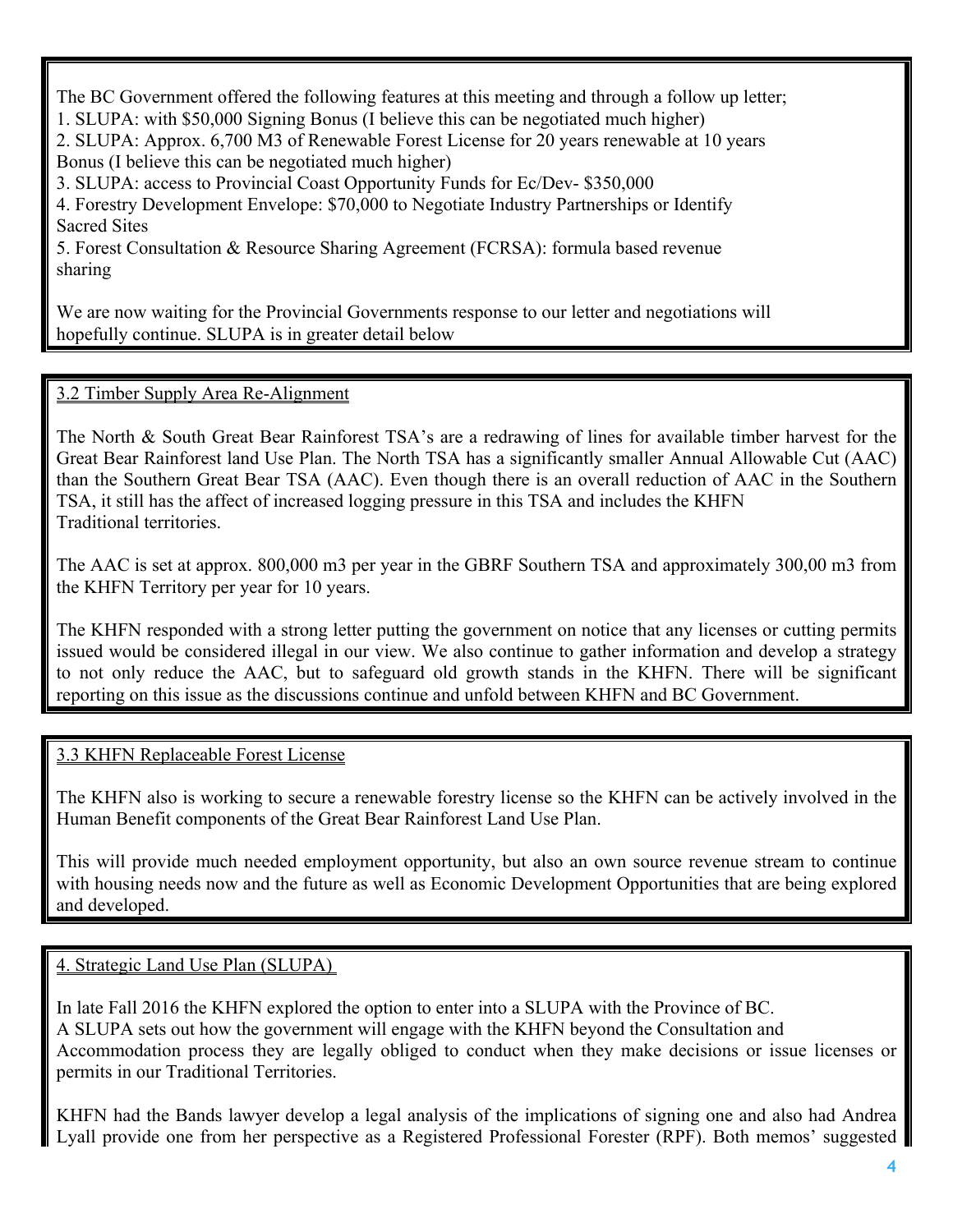there was little to lose at this point in the implementation of the Great Bear Rain Forest Land Use Plan and certain useful benefits that could help the KHFN with pursuing Ec/Dev goals etc.

The Band Council all agreed to host a meeting with as many Kwikwasutinuxw and Haxwa'mis Hereditary Chiefs as could attend to discuss this opportunity and review the memo's I just mentioned. It is important in my mind that you as Band Members understand **that all 4 Council Members made the decision to host this meeting**.

At the meeting, two of our Hereditary Chiefs stated that they had received phone calls from someone encouraging them not to attend "Bob Chamberlin's meeting about SLUPA". I do not know who made these calls but what was stated was categorically wrong.

In the end the decision was made not to sign a SLUPA. The bare bones of it is this, if we signed the SLUPA we would be agreeing to the Great Bear Rainforest Land Use Plan, which we as the KHFN were never funded to participate in the development of nor were we provided the necessary space to be politically involved.

There were opportunities that come along with the SLUPA, including \$350,000 Provincial allocation from Coast Opportunity Fund (COF) for economic development proposals. The KHFN has already had access to the Federal allocation of \$350,000 and have accessed some of this to assist in purchasing the Hali'wud. The Provincial allocation will not wait forever as the BoD's of the COF have extended the availability each time we have communicated the possibility of signing SLUPA.

There was a similar amount that we could have negotiated for capacity to develop internal processes for Provincial engagement and Land Use Planning. The decision was to not sign a SLUPA. Regardless of if we sign the SLUPA or not, the outcomes of the Great Bear Rainforest Land Use Plan will continue to apply to our territories.

# 5. Fish Farm: Evictions & Protests

There have been a number of developments over the past stretch of time that relates to the KHFN & MDTC struggle to rid our territories of the Fish Farm Industry. I will provide what details I can of the Eviction/Protest.

#### 5.1 Eviction Notice & Protests

As many of you are aware the Dzawadaenuxw FN took steps to evict a Fish Farm as well as stage several public protests occupations of other Fish Farms.

The KHFN Council made the decision to step back and allow the Hereditary Chiefs to take the lead on this set of activities. I of course fully respected Councils decision and as a result did not attend the protests on the fish farms.

I did spend many hours on the phone briefing all key players involved and giving guidance on messaging that I felt could be useful to advance our goal of getting the fish farms out of our territories.

The eviction notice and protests did not accomplish the goal of having Fish Farms removed from our territories. I cannot report to you what the over all strategy was, as I was not involved or notified until about 9:30 pm the night before the eviction notice was served.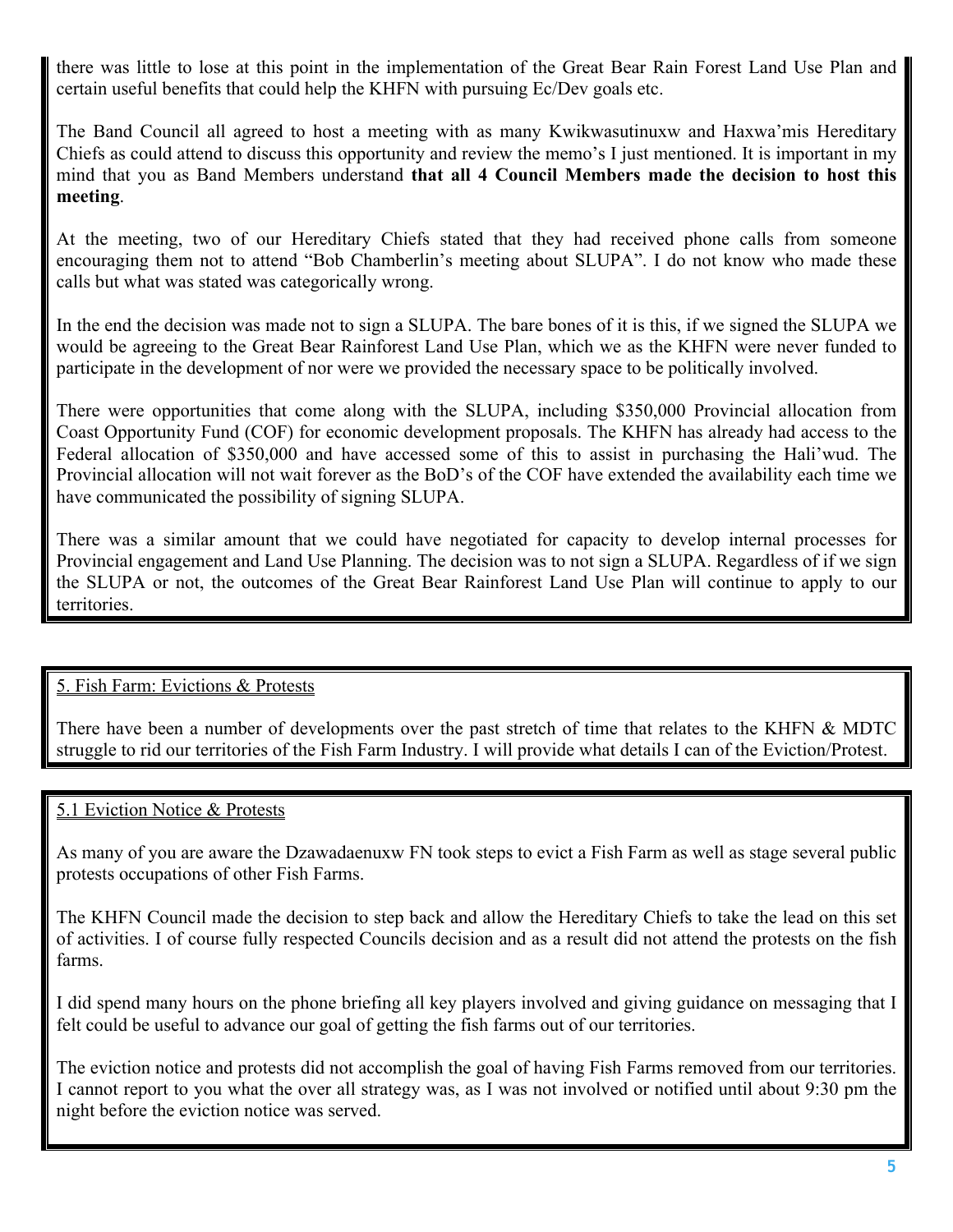I spent a good number of hours preparing a briefing note which I had circulated to band members describing the political work I have been methodically accomplishing especially over the past 18 months but this follows similar work in the years previous. I will provide copies of this briefing note to the Band Office for your interest.

#### 5.2 Eviction/Protest: Outcomes

Following the eviction notice and protests. Alexandra "Gwa'yam'dzi" Morton, was sued by Marine Harvest for trespass. Also named in the court documents were "John & Jane Doe." Now we know that John and Jane are our peoples and Hereditary Chiefs.

One of the potential outcomes for the KHFN and its members, is that a positive outcome for Marine Harvest, could affect our ability to protest in the future at the Fish farms. It also could allow the company to have in its pocket a legal ruling to enact against "John & Jane Doe", and seek a court injunction to remove any of our peoples in the future.

This is unacceptable as we are the proper Title holders to our territories and having an unwelcome company be able to do this is simply wrong. There are other arguments that relate to this situation but fulsome explanation would be a very lengthy document all on its own.

The KHFN are examining potential court action as a response and are set to discuss the options from a lawyer at the time I write this report.

#### 6. Fish Farm Government Process

I have been involved in numerous processes over the years to ensure the KHFN & MDTC views are heard wherever it could be. I continue this today and have made myself available for a variety of processes and coordinated strategic political support to advance our concerns.

# 6.1 First Nation Wild Salmon Alliance (FNWSA)

I have been working very hard for the past 2.5 years to organize the FNWSA as a strong cohesive voice for the protection of Wild Salmon across BC. This has included travelling across the Province and attending many meetings with virtually all First Nation groups up and down the Fraser River and the North Coast as well.

In this work I have been explaining the threats that Fish Farms present to out migrating wild salmon smolts and the real opportunity of these little salmon dying when they come into contact with Fish Farms. This understanding was supported by the Cohen Commission and also spoke of the need for further science to guide government.

The FNWSA hosted a very well attended Wild Salmon Strategic Dialogue Session in Spring of this year and have been advancing the Final report with the DFO. I have included this Final report along with this update report.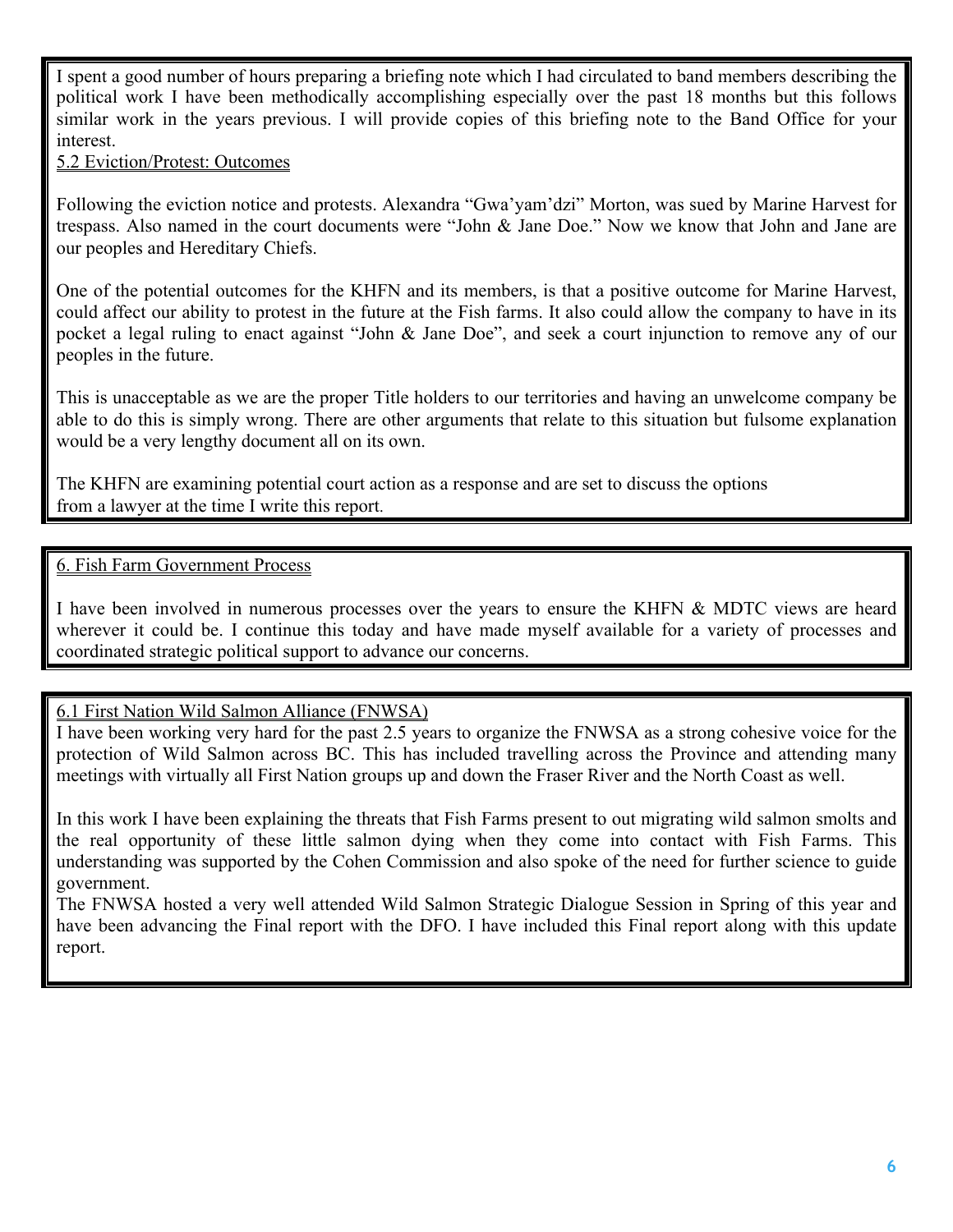# 6.2 New Federal Government & Various Processes

There have been a number of Government lead processes that I have been present in. Each of them in one-way or another has presented a path forward for expansion of the Fish Farm industry. Each of them also were not properly Consulted with First Nations.

This is very important as the new Liberal Government made commitments before and after the federal election to revisit any and all works of the Harper Government that were not properly consulted and accommodated with First Nations. SO a big piece of the work I have presented to DFO is categorically outlining this shortcoming and the need to re-engage with BC First Nations.

The processes are as follows;

- A. Pacific Aquaculture Regulations (PAR)
- B. Integrated Aquaculture Management Plan (IMAP)
- C. Aquaculture Activity Regulation (AAR)
- D. National Aquaculture Strategic Action Plan Initiative (NASAPI)
- E. National Aquaculture Economic Development: INAC Strategic Partnership Initiative funded
- F. National Aboriginal Fisheries Forum (I & II & III)
- G. AFN National Aquaculture Working Group (NAWG)
- H. DFO Minister meetings

Each of these have taken up a fair amount of my time over the past 6 years but presenting KHFN views on this complicated topic must be consistent and politically strategic. Nobody else will do this for us.

The briefing note on Fish Farms that accompanies this report will describe each of these in greater detail. A-E are the ones I have been communicating to DFO need to be re-engaged with all BC First Nations and not just the ones that have Fish Farms in their territories.

As the affect to out migrating wild salmon smolts represents a potential to infringe on many First Nations Aboriginal Rights and triggers the duty to consult and accommodate. This is better understood amongst First Nations now as a result of the Cohen Commission Report and the work of the FNWSA

#### 6.3 First Nation Leadership Council (FNLC) Support

The FNLC is made up of the UBCIC Executive (3), First Nation Summit Political Task Group (3) and the BCAFN Regional Chief (1), Totaling 7 members. I am a member of the FNLC as a result of being the Vice President.

The FNLC now understands at a greater level the depth of our peoples struggle with the Fish Farm Industry as well as the shortcomings of the Stephen Harper Government to live up to current Case Law of its duty to Consult and Accommodate with First Nations.

The FNLC requested a Briefing Note on these shortcomings from the First Nation Fisheries Council (FNFC), which categorically acknowledged the failings to First Nations about every aspect of Fish Farm Regulations and Management Practices. This is important, as the Justin Trudeau Liberal Government has committed to reengaging (Consulting) First Nations in just such a case as this. I have been bringing the DFO Ministers office and staff up to speed on this situation and continue to push for another crack at Regulations and Management practices.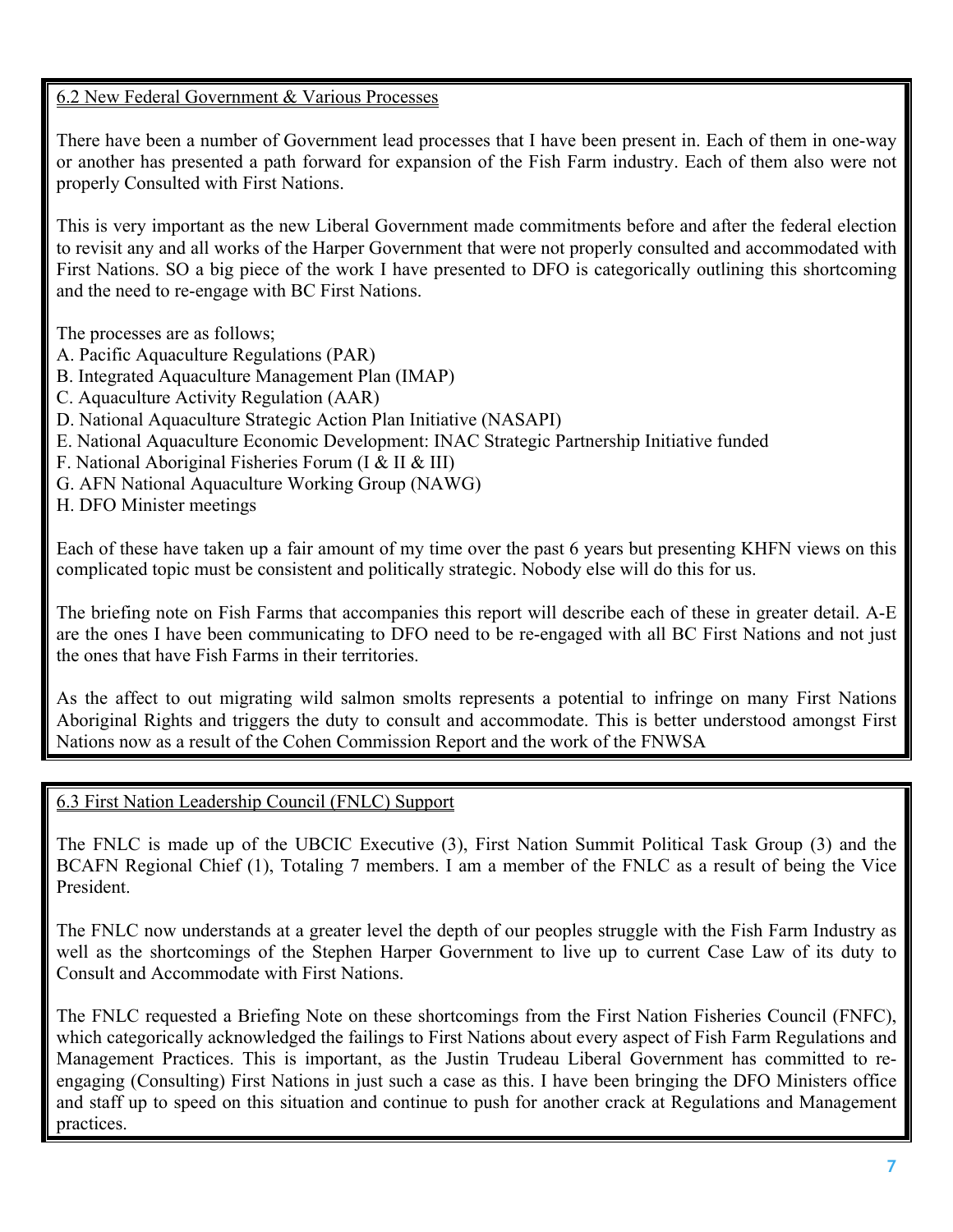This is important as the Cohen Commission Report comments on potential impacts to Fraser River Sockeye so a new round of Consultation will potentially draw in many more First Nations to Oppose Fish Farms to safeguard Wild Salmon.

# 7. BC Capacity Initiative: BCCI

We are pleased that Andrea Lyall has been selected to take on the BCCI work for this year. This years project is a continuance of last years project and we have every confidence that Andrea will advance this complex work related to organizing the Hereditary Chief table in a good way for the KHFN. We are also very pleased that Edna Dawson has returned to this years project as well.

It must be stated that the balance of last years BCCI team made the choice not to participate for this years project with the KHFN. I am unclear if the research they hold will be made available to inform the work plan for this years project.

# 8. New Band Office/Health Clinic

The KHFN received an initial allocation of funds from the First Nation Health Authority (FNHA) to complete the design phase of a new band office / health clinic. The outcome of the design work is quite impressive and will be a great addition to Gwa-yas-dums when it is built.

In our discussions following the completion of design, we realized that what the FNHA offered in terms of funds and building size was not adequate. The allotment of funds was to replace the existing square footage of health building and we learned the level of funding was considerably lower than small community allocation.

Discussions continue with the FNHA to see a sizable increase in Capital funds. Indigenous and Northern Affairs Canada will also be pursued for a portion of the funds as we learned that they have a base amount of \$220,000 for Band Office portion of the building. This money needs to be "Money Managed", which means the KHFN will need to spend this amount of our own money and have it reimbursed after construction. This is the INAC process.

In order for the KHFN to see the planned/designed building built in Gwa-yas-dums, we will need to contribute funds from our own resources. This is in addition to the INAC portion and will not be reimbursed. The amount needed will not be known until negotiations are completed with the FNHA.

At a recent FNHA Vancouver Island Health Caucus, I discussed this situation in the meeting and FNHA in attendance committed to have this issue be dealt with at the highest staff levels in FNHA. I am now establishing a high level meeting within the FNHA to push for a much more significant allotment of Capital Funding for our proposed building.

In terms of location for the new Band Office/Health Clinic, the one within the current Comprehensive Community Plan Site Plan, was abandoned by Council. The decision was such that a number of fundamental principles of the CCP were also significantly modified. This was decided prior to the following section of this report.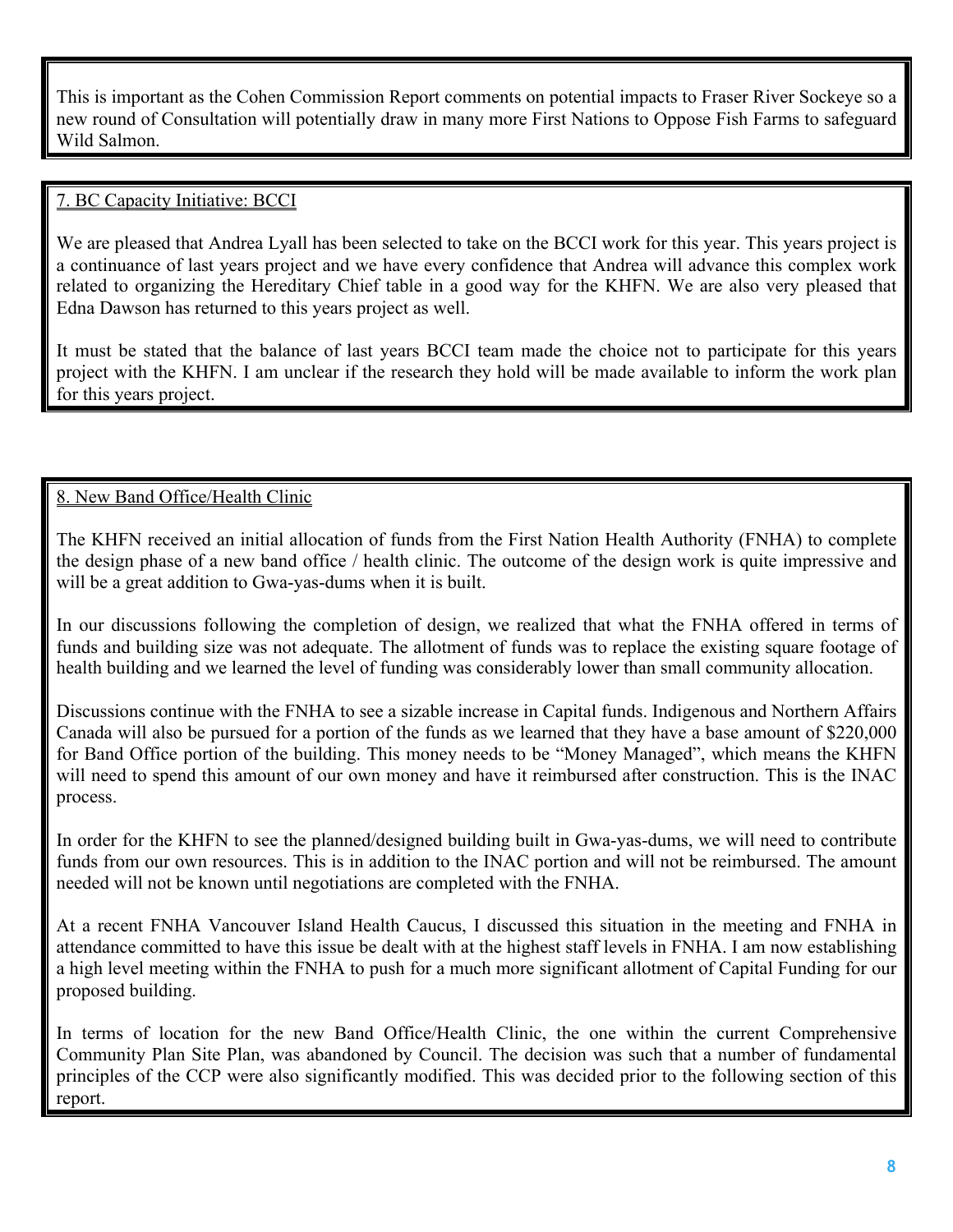# 9. Comprehensive Community Plan CCP

EcoPlan International has been hired to do a review of our award winning CCP. They have conducted telephone interviews with Council. The CCP has guided all decision making thus far in the development of our village and KHFN in general. The decision to not locate the new Band Office/Health Clinic consistent with the CCP has essentially re-characterized fundamental pieces of the CCP without enough consultation with the village and KHFN members.

The location takes away the opportunity to place economic development visions of the original CCP such as restaurant and gift gallery which was to be a destination of other ec/dev ideas such as eco-tourism.

As you are aware, EcoPlan International is continuing to engage KHFN about the CCP so hopefully a better understanding of this decision implications will be understood and a community based decision will further guide future developments.

# 10. BC Government & First Nation & Commitment Document

Following the Tsilhqotin Nation Supreme Court of Canada ruling which granted Title to a portion of their lands, the Chiefs of BC came together September 9th-10th, 2014 and developed Four Principles, which are:

1) Acknowledgement that all our relationships are based on recognition and implementation of the existence of indigenous peoples inherent title and rights, and pre-confederation, historic and modern treaties, throughout British Columbia.

2) Acknowledgement that Indigenous systems of governance and laws are essential to the regulation of lands and resources throughout British Columbia.

3) Acknowledgement of the mutual responsibility that all of our government systems shall shift to relationships, negotiations and agreements based on recognition.

4) We immediately must move to consent based decision-making and title based fiscal relations, including revenue sharing, in our relationships, negotiations and agreements.

These Four Principles were embraced at the BC Government Caucus / First Nation meeting September 11, 2014. During the year following, the First nation Leadership Council, which I am part being the UBCIC Vice President, worked with the Province to chart a course forward on these Four Principles.

At the September 2015 BC Caucus / First Nation meeting, a "Commitment Document" was presented as a means to advance the Four Principles. This was embraced by both BC and First Nation leaders and lead to another round of work to develop a vision, mission, guiding principles and structures to affect fundamental change within BC Government processes to incorporate the Four Principles into action.

September 2016, a draft of this work was presented and BC deferred decision on a few key points of the Commitment Document that is now almost to the point of completion and work to establish a fundamental change will commence this year.

Fundamental change as is described in the Commitment Document has far reaching implications for the BC Government and First Nations, and as a result will take some heavy lifting at a regional level. I will be a participant in this work as a member of the UBCIC Executive.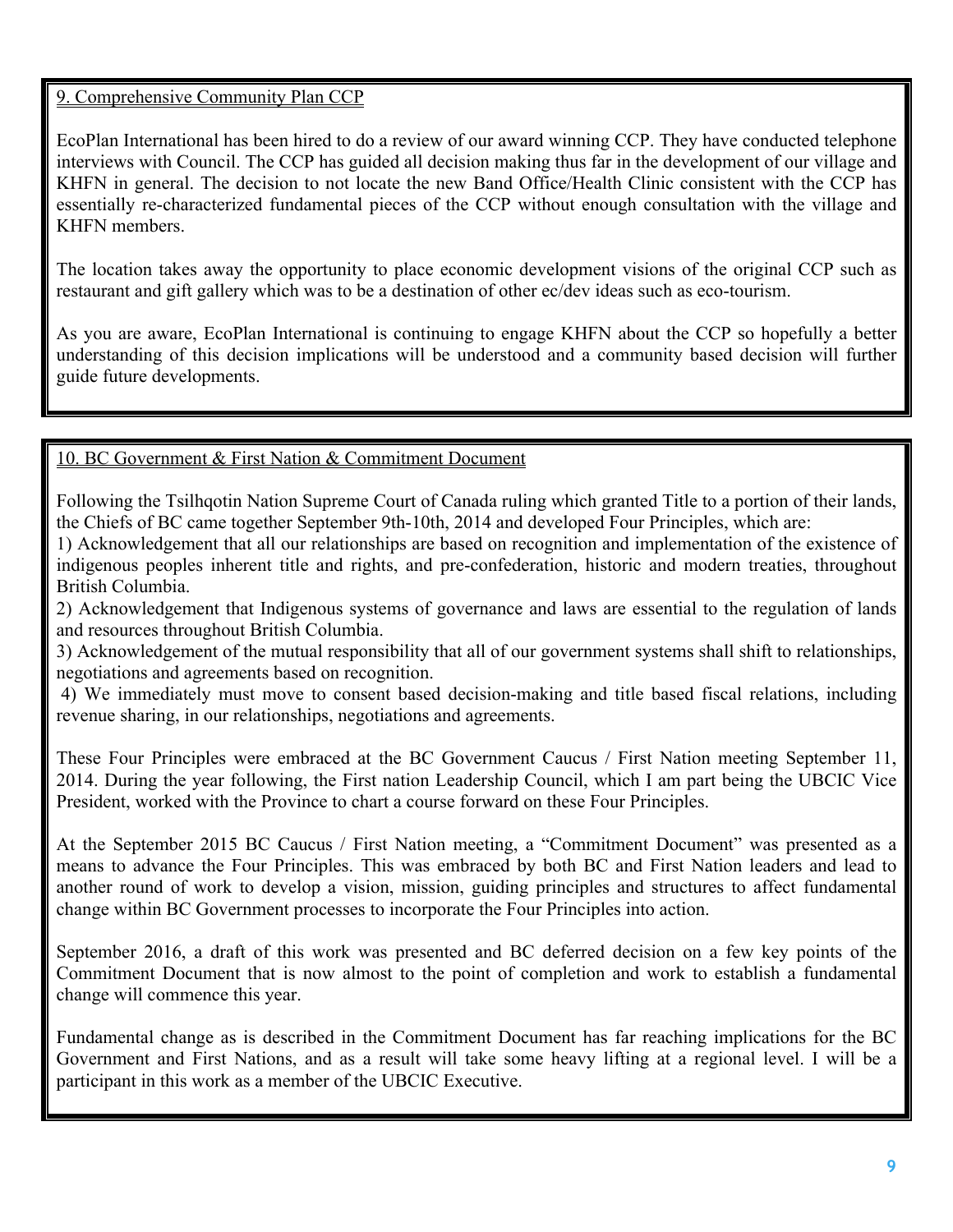# 11. Health

Health and Health Services continues to be in a state of evolution. I have attended a number of Vancouver Island Health Caucus over the past year. And what I have witnessed being developed has me quite troubled.

Historically our concerns have been with Programs and Services we receive from ITHA, where we are part of a Small Band Health Transfer made up of 8 smaller First Nation members of ITHA. The ITHA once received its funding from First Nation Inuit Health Branch (FNIHB), but now receives its funding from the First Nation Health Authority (FNHA) which is the service arm of the Tri-Partite Health Transfer accomplished by the First Nation Health Council (FNHC).

The Tri-partite Health Transfer, which we as KHFN supported, had a large focus on the additional funding that was to come, which were to lead to improved services and access, as well as more authority to design these programs and services for our community.

Within this Tripartite Health Transfer, there was mention of Healthy & Vibrant Healthy Families and addressing Social Determinants of Health. The "Social Determinants of Health" is what I find quite alarming. It appears to me that virtually everything to do with First Nations existence is a Social Determinant of Health. From Lands Management, Housing, Ec/Dev, Education, Justice, Family and Children.

This is a considerable expansion of focus for the First Nation Health Councils primary goal of improving Health Services for First Nation. I, as well as many other First Nation leaders, are not supportive of this incredibly wide mandate and the pursuit of these other topics.

I spoke of this at the recent Vancouver Island Health Caucus that occurred the evening before the Gathering Wisdom Health Forum. Virtually all in the Caucus agreed with my comments. When I spoke of these same concerns at the Gathering Wisdom Forum, I was rudely cut off from speaking. And I learned that I was the only First Nation Leader who was not allowed to complete their comments.

I am deeply troubled that at the only Province wide gathering concerning Health and Health Services that a First Nation was not allowed to fully express concerns. Especially when at the Vancouver Island Health Caucus held about 6 weeks ago, we were informed by the First Nation Health Council Chairman Doug Kelly, that the Gathering Wisdom Health Forum would include a Political dialogue.

#### 12. Family & Children

The current situation in BC is that the Ministry of Children and Families (MCFD) continues with their independently developed system that continues to fail our children. And in doing so, there are far too many First Nation Children "In Care".

Progress to affect change to this system has been long, difficult, complicated and frustrating. The only options available to First Nations is either through a Delegated Agency or an Indigenous Approach such as Sasamans Society which KHFN is part of.

Delegated Agencies have been around for some time now and largely reflect MCFD Legislation and Policy and are often criticized for this. It was the only option for many years and there are 23 Delegated Agencies around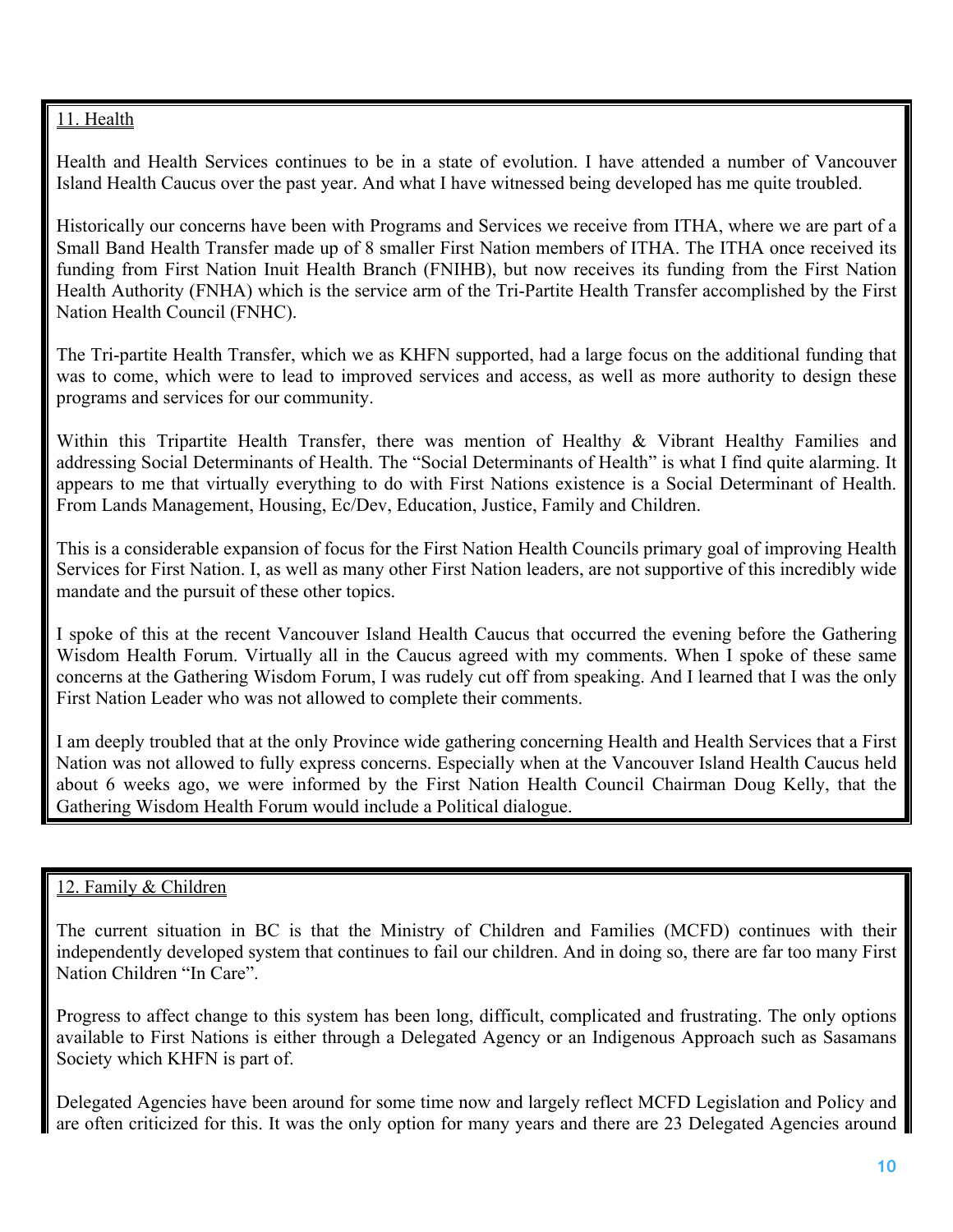the Province at various levels of Delegation. First Nations that have been part of these have always pushed for more in terms of what they can do to help but have had limited success and MCFD Status Quo continues.

Indigenous Approaches such as Sasamans Society had their funding cut very significantly as a result of political shenanigans between First Nations and MCFD. The FNLC has developed a Tri-partite Working Group which includes the Federal Government and the Provincial as well as political and technical representatives from the FNLC. To support this work there is also a FNLC Technical Working Group which has had members from FNLC Political/Technical. Both Governments, Delegated Agencies, Indigenous Approaches and members of the First Nation Health Council.

This Technical Working Group produced an Action Plan Framework and this draft was presented to FN Chiefs at the BC Government Caucus/ First Nation Gathering in September 2016 as well being passed by resolution at the UBCIC, FNS and BCAFN.

Comment was sought from First Nations on this draft Action Plan giving each First Nation the opportunity to bring its ideas and solutions to be included going forward. I am happy to report that there was considerable feedback from BC First Nations. I have sent Councilor Tamara Alfred a copy of this Framework so she could offer comment on the Draft on behalf of the KHFN. I look forward to her report describing what she put forward for KHFN.

# 14. DFO: Consultation

DFO has been consulting with First Nations on renewal of the Fisheries Act and the Wild Salmon Policy. I have provided KHFN Councilor Rick Johnson with Legal Briefing Notes to assist in formulating what he presented on behalf of the KHFN. I look forward to his report to let you know what was presented on behalf of the KHFN.

# 15. United Nations Declaration on The Rights of Indigenous Peoples (UNDRIP)

The UNDRIP has been embraced by the new Federal Government. The UNDRIP represents an International minimum standard for Indigenous Peoples rights around the world, including Canada.

This has elevated First Nation Leaderships expectations in Canada, especially when the UNDRIP is thought of in tandem with the Liberal Governments commitments to First Nations during  $\&$  after the Federal election. I have heard and seen much discussion concerning the "Free, Prior & Informed Consent" (FPIC) component of the UNDRIP, which is wanted within First nation Traditional Territories.

I have heard a want expressed by First Nations that Canada embrace the UNDRIP into Canadian Law by passing Legislation. I have also read that if this was to happen it would create Legal and Political chaos in Canada. There are many other aspects to this discussion which continue to play out across Canada and in BC.

Of note, is Justice Minister Jody Wilson-Rayboulds comments at the September 2016 BC Cabinet Caucus/First Nation meeting in Vancouver. Where Jody spoke of Canada seeking to engage at First Nation level about which components of the UNDRIP a First Nation is prepared to negotiate into affect.

She spoke of a First Nations readiness to do so and this leads me to believe that the Federal Crown will evaluate a First Nations governance structure to choose to engage with those organized to do so. I provide Jody's speech in the appendices of this report for your consideration.

The Provincial government has signaled through the Commitment Document development discussed earlier in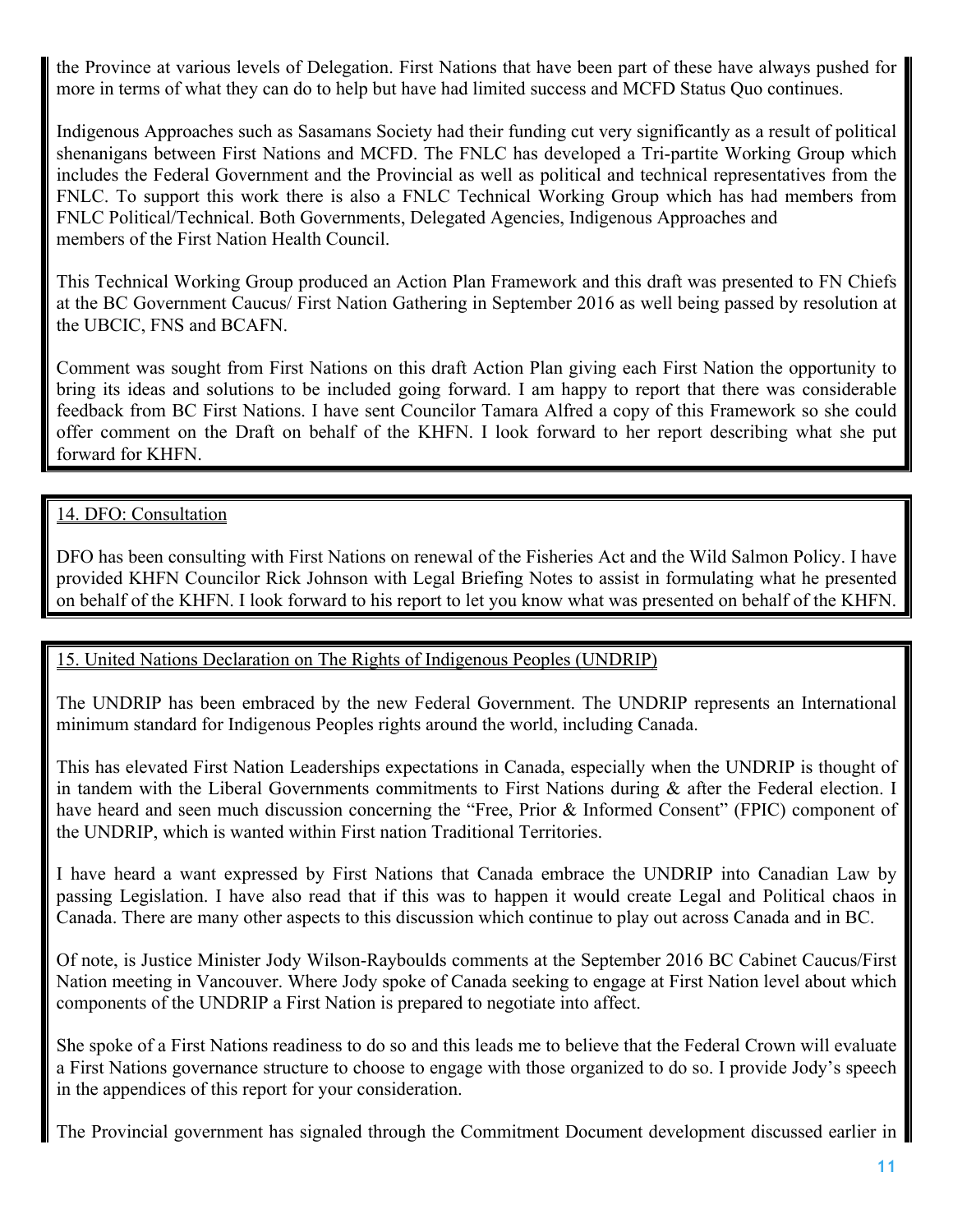this report, that they are awaiting the Federal Governments lead on implementing the UNDRIP. This is important to understand as the division of powers Federally and Provincially in Canada, leaves resource decisions "on the land" primarily in the Provincial governments hands.

Given this situation, I wish we had more success last year in organizing the Hereditary Chief table. It remains largely un-described to membership and unorganized. This is why the KHFN chose to support the continued use of this year BCCI funds to further the work along. As mentioned earlier in this report, a significant component of last years BCCI project chose not to be involved and it is unclear to me at this point of their research will be made available to assist the working together… or not.

# Report Submitted by Councillor Tamara Alfred

Greetings Family and Friends!

I hope you are well and that 2017 you and I can make things happen! I am Tamara Alfred (nee Scheck, Scow, Nelson, Johnson) and I have been elected to be your councillor. And thanks for electing me; it's been an amazing journey, and eye opener, a huge learning curve. But thank you for trusting me to be your council. I'm just going to share a little bit with you about what I've been up to and learning. If you have any questions for me, please don't hesitate to contact me.

I have been appointed the Child and Family Services Portfolio when I became council for our Band. After this I was joined in on the Sasamans Council Board. The Sasamans working group is a unique society. There are many programs that are offered to our people.

The Sasamans Family Services support children, families, and other vulnerable members of the community. Sasamans inhabits programs and services such as Aboriginal Youth Navigator, Aboriginal Outreach Family Navigator, Cultural Connections Worker, Aboriginal Harmony Circle Of Elders, and Aboriginal Elders Outreach Navigator. All these are available to our band and so many others on the North Island, from Courteney to Port Hardy, which is servicing our North Island.

Our band can access any of these programs at any time. These programs are amazing to state the least and I have had the privilege of learning about what Sasamans means to a lot of people. Having said this, I know that Children are among the most vulnerable people in our society. These programs have safeguarded the welfare of children at risk by protecting them from physical harm, neglect, and other forms of abuse, and by ensuring that their needs for shelter, food, and support are met. As a result of Sasamans I have found that they are ensuring that the programs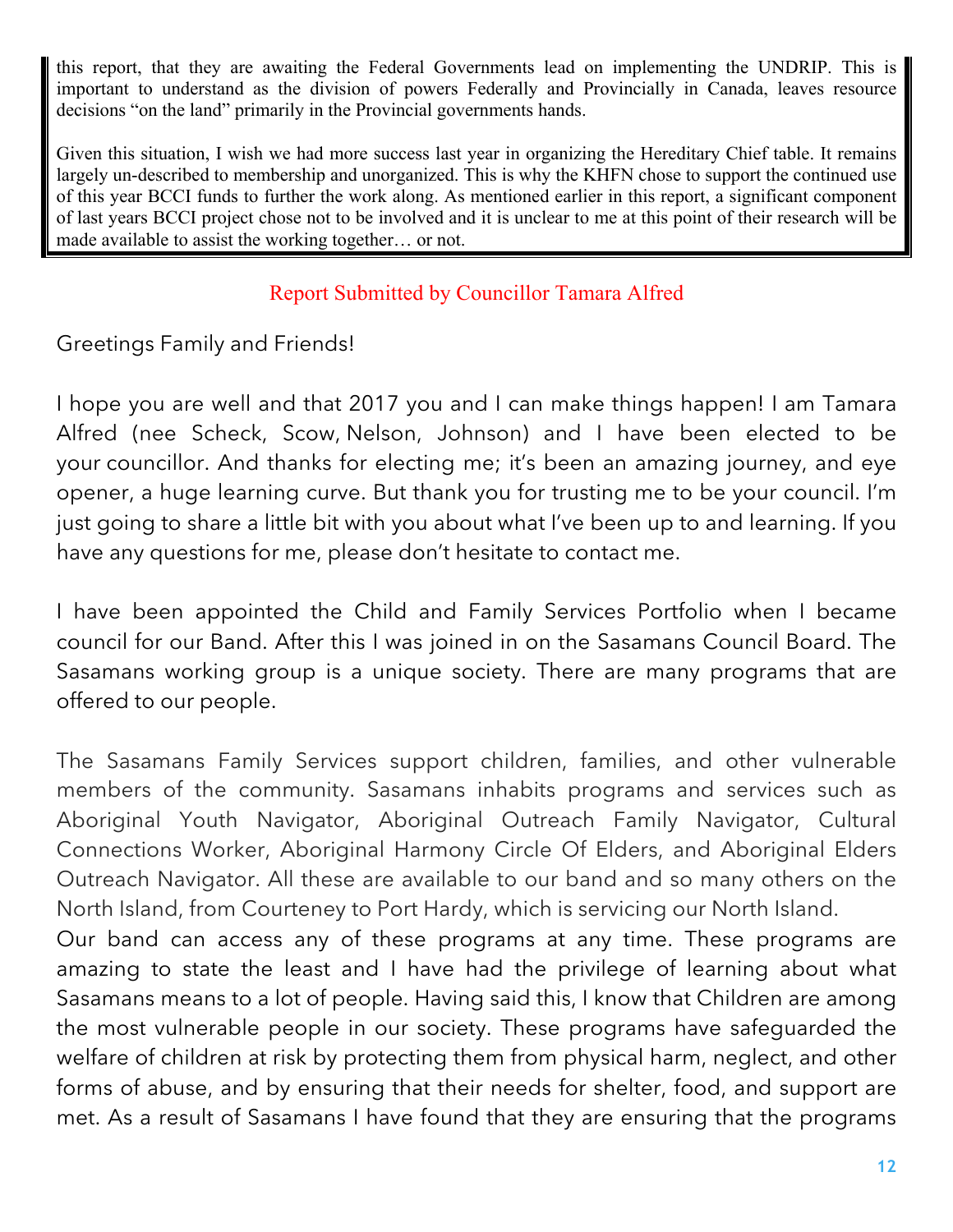and services effectively serve these needs.

Having myself learning and navigating this new territory has been an eye opener. I hope that you will reach out to these services if you or someone else is in need. You can look up their page on the Internet or contact them by phone. I urge you to take the time to talk to our youth whenever possible. Our youth are at risk with all the everyday trials and tribulations that they have to face. We need to come together; our nations need to come together. I want to send out my deepest condolences to all our families that have been affected by the ongoing passing of our loved ones due to alcohol and drugs. Too many young ones have gone. It is a scary world that we live in today and I want us adults, guiders, parents, and families to look at what is going on around us and to work together to stop it. Lets come together and make a difference for our youth, they need us. We don't hear their cries due to them not expressing it. So we need to start creating the connections to let them be heard, to let them speak, to let them breathe. My hope for the near future is to have us come together and lift up our youth, empower them, and to let them know we do care. Actions speak louder than words, so lets do the work and love the work. On our Gilford Island sites I have been posting ideas. I hope that you will join in on the brainstorming and then lets call these ideas to action!

During my lifetime of my career I have been in the education system for 14 years. It plays a major role in my life, as the importance of education is and has always been a priority. I have always sought out to help empower our youth with education and strive to do so. Our youth are our future! And I am humbled knowing that we all believe this. I have been appointed with the Education portfolio. Education plays a major role for our people and our society at large. I joined the First Nations Education School Board Council and was nominated in by the board to be the Vice President, 2 years running. I was honoured to have had this opportunity. During this time, I attended gatherings and functions here on our North Island to support our youth, and also to support the parents. I have had the honour in witnessing many triumphs of our youth, i.e.; Play Potlatch's, Assembly's, and visiting First Nation Schools on the North Island. I have also attended a few education seminars, which I am happy to say the education system today is changing. It is changing to incorporate our ways in the everyday education curriculum. I also have found that many non-first nations students are joining in on our culture! Our culture is a beauty and we are surely blessed.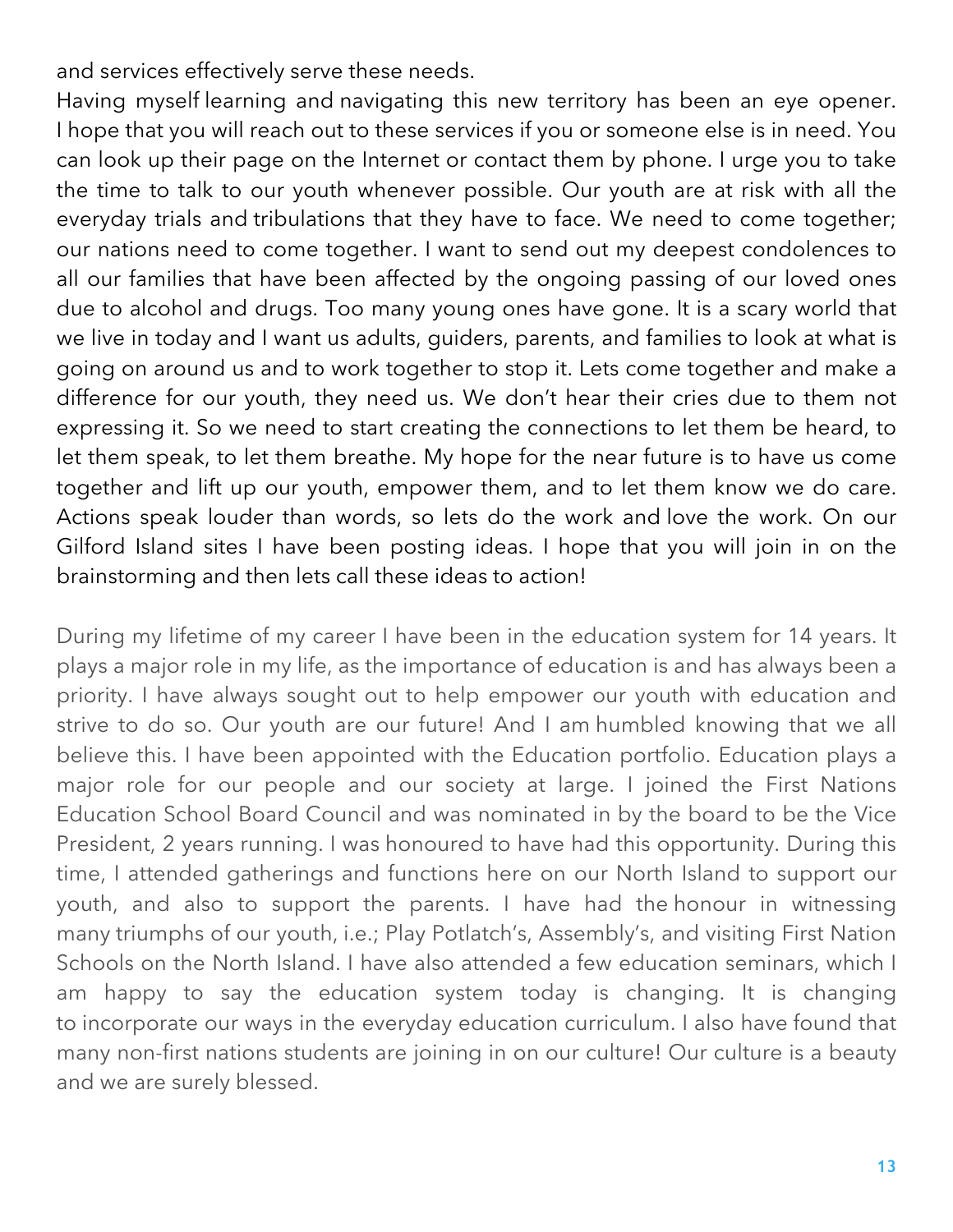So with that, this past summer was our very 1st Play Potlatch! Wow, what an experience for all ages! I want to thank everyone for their help and their continued support! This Play Potlatch weekend was created to empower our youth. It was designed for the soul purpose of getting us and our children to just simply get to know one another, get to know who they are and where they come from, and how strong our culture is! It was a great success! I watched this young man who wasn't sure at first, so I watched him through the weekend. Through out this time, he started joining in on everything, came right out of his shell and wore the Indian blanket to the bitter end! All the youth through out the weekend played hard, dined like kings and queens, and danced till they're legs wouldn't let them! Having this weekend will help empower our youth forever! Help them to know how special and unique they are to us! And to show them how powerful our culture is when we come together and when we are alone. Their is a great pride in knowing you come from a beautiful village called Gwayasdums and if your smiling right now, you know what that pride is to you. I look forward to this coming year and I look forward to seeing all of you! Much love and respect.

Gilakasla My Family!

# END OF REPORT SUBMITTED BY COUNCILLOR TAMARA ALFRED

# **Report by Councillor Robert Scow**

Happy New Year to all our Kwikwasut'inuxw Haxwa'mis members and to our Musgamagw Dzawadaneux family, since being elected in May 2015, I over see the following, Great Bear Rainforest, Grizzly Bear Hunt, Forestry, Tourism, Health and Hereditary Leadership table. These portfolios are all connected in one-way or another. I will summarize the events and where we used to be, where we are, and where we could possibly end up.

Prior to being elected as a Councillor for our nation, I spent many hours with our Chief Bob Chamberlin; he guided me through our process and gave me a thorough education in Health, Children and Families, Forestry, Great Bear Rainforest and Fisheries.

With Bob's assistance in these topics, it added to my growing personal library of knowledge I had on these topics. For many years, I had discussions with family and members, and the commonality was, we all want better for our members. In this determination it was believed by many that we lack capacity, in many departments in our membership and governance. It would be of great assistance to all of us, if we had individuals who were well schooled and understood as much as they could, about the previously mentioned subjects, as it has direct impacts on our membership and family.

In our very first term as a three council team plus the Chief Councillor, we have had some adjustments. Working as a team of four with our Chief Councillor being unable to vote on anything is concerning, after all, who votes a Chief Councillor into office with the expectation that he has no power to have a voice or a say on any given situation.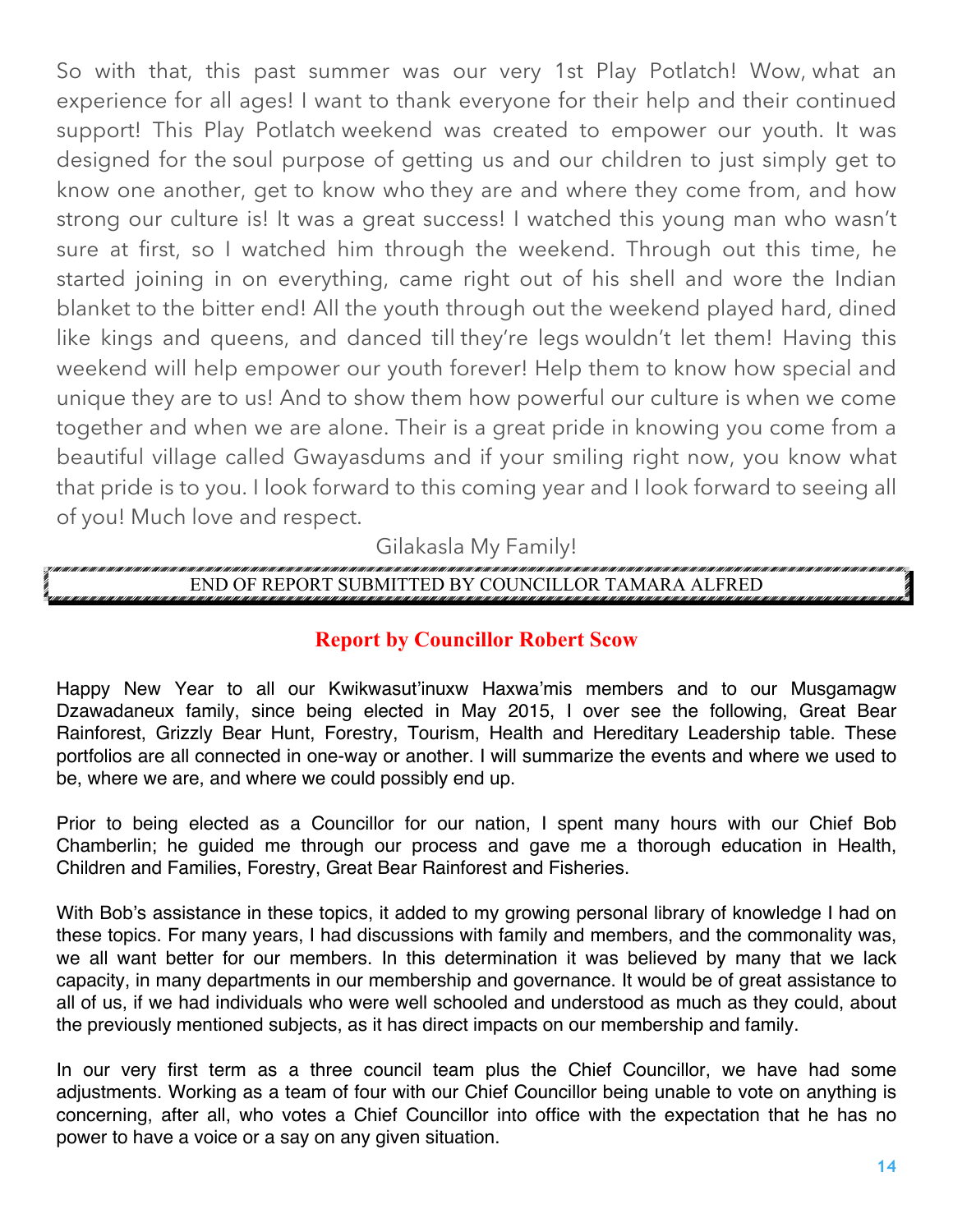Within our first few weeks of being elected to council, we were at a three-day governance session, in which Rick, Bob C and I attended, where we learned some vital tools and skills to use in our position of being elected council. Since that useful training session, I have attended Union of British Columbia Indian Chiefs (UBCIC), Assembly of First Nations (AFN), First Nations Summit (FNS), Health meetings, tourism meetings (in which we as KHFN have a seat on the North Vancouver Island Tourism Advisory Council, which I get to sit on) where we are given a voting authority on any related topic for tourism that would directly or indirectly affect our territory or us. I have also attended numerous Musgamagw Dzawadaneux Tribal Council meetings in which Bob C and I sit on the board of directors for the tribal council. I have also attended a few Hereditary Chief meetings, early on in my tenure as a Councillor, but since the Thanksgiving meetings in Alert Bay in 2015, which was part of the Melkwala II , I have been excluded from all the subsequent meetings since. With one of our other Councillors sitting at the Hereditary Chief table, no one has been able to provide me with an answer as to why I've since been excluded from any of those meetings, despite my family (Dad) acknowledging I will be an heir to my Dads head standing stemming from Dzawadaneuxw, and also being identified by our council as the person to hold the portfolio to oversee any joining of Hereditary Leadership and Elected leadership. I will tie in these portfolios of Hereditary Leadership, Health, Grizzly Bear Hunt, Great Bear Rainforest, Tourism and Forestry.

#### Direction:

In the day and times we live in, it would be helpful if we had direction, which means input from our membership and our nation. In almost every meeting I have attended, be it in Health, Education, Tourism, Forestry, Great Bear Rainforest or Hereditary Leadership / Elected Leadership table it is quite apparent we need more membership involved in these various areas. Our lack of capacity, speaks of our need for our children to get the required education to help in some of these issues. When I think of educating our youth, and also being at home in our own territories, I think we all need to participate and have an opinion on what it is we want. I would like to see a school back in our territories, what does this l look like? I am fortunate enough to have a wife who works for First Nations Education Steering Committee (FNESC) they are based here in West Vancouver. I have many friends who work at FNESC and see opportunities where we can tap into funds and programs to aid us in our education department. In many conversations with our elders / leadership in our Kwakwakawakw Nation, we always speak about capacity.

We can achieve some of our capacity through the education system, our graduation rates are incredibly low as Aboriginals and in comparison to urban centers and those aboriginal students we are low on the north island as well. FNESC keeps track of all these statistics to see where we can best be served and helped by their organization. Its known amongst most teachers that the less desirable teaching posts are the remote and isolated ones, its a difficult transition for an individual to pick up and accept a position in a remote place where you don't know anybody and the winters are cold and dark. Most people I knew who became teachers preferred to be a Teacher on Call (TOC) where they substitute in highly populated urban centres where work is based on other teachers calling sick. And waiting and waiting to fill positions by the retiring or vacating teachers who put in their time in urban centres and are willing to teach a final few years in a remote or smaller place with retirement on the horizon. Courtenay and Campbell River on the island are the last urban centres where teachers rarely want to venture more north on the island than that, so our education system is tested because we are left with only a certain amount of teachers who are willing to sacrifice and have the courage to pick up and move to these remote communities, I know my niece when she became a teacher polled her classmates while at university and of the 95 other teachers in her grad class, only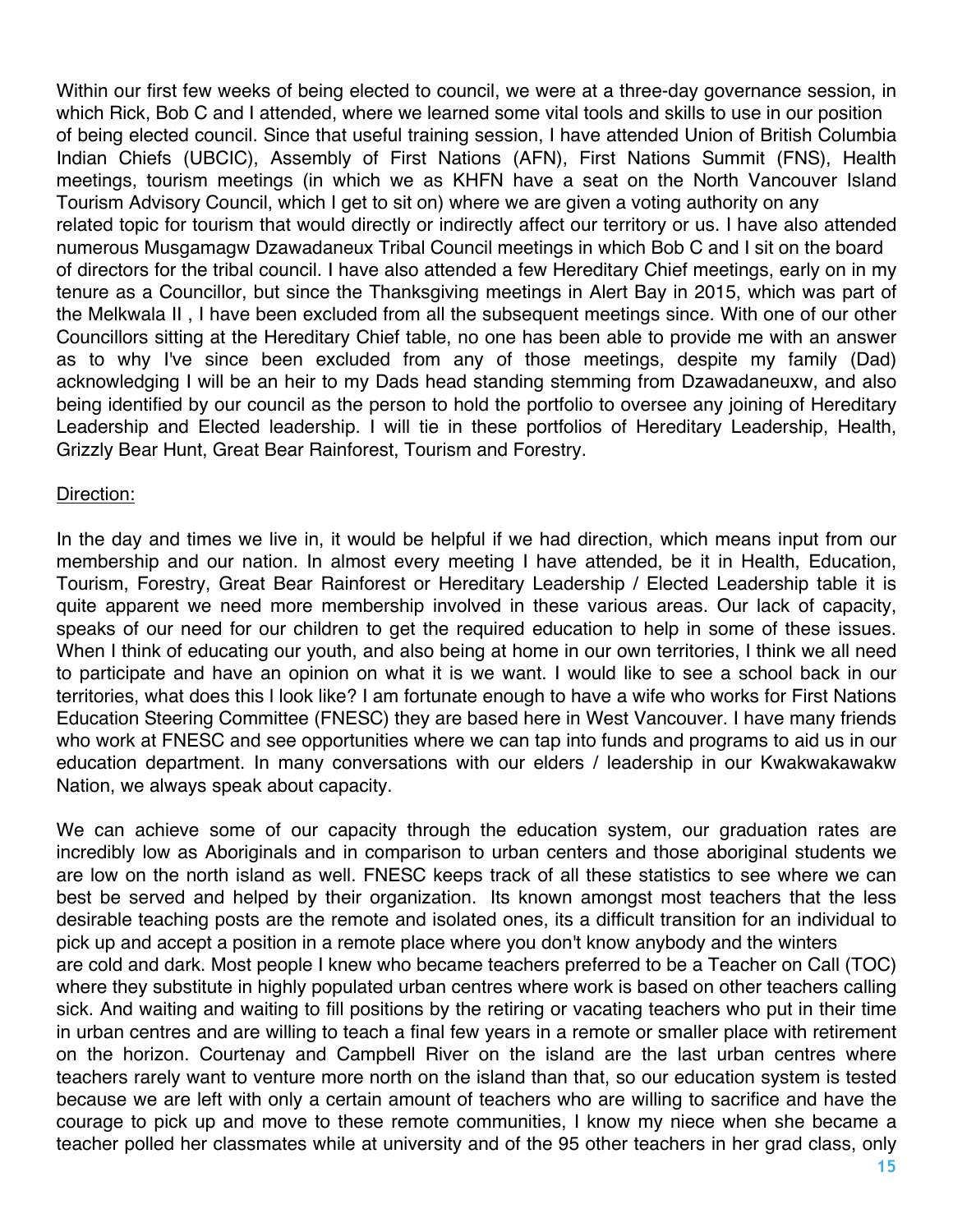7 would consider relocating to isolated community to teach. It isn't to say we don't get some decent teachers, but when left with the small numbers who want to teach in remoteness, it can lead to our students even struggling to adjust to post secondary life as well, I know some of our MDTC students struggled at post secondary because they felt they weren't properly prepared at high schools on the north island.

In discussion with other bands across the province we are not alone, as many bands are either isolated or remote and struggle to attract the quality of teacher in comparison to private schools or well-populated schools in urban centres.

But in this day in age, there are resources out there, we can utilize with technology to help our kids who struggle in certain subjects and struggle with having to move away from home for better schooling. FNESC has other components to it and Indigenous Adult and Higher Learning Association (or IAHLA) is one of those components, where even our adults can utilize the mandate of IAHLA, which is to ' Enhance the Quality of Education ' in our adult and post secondary learners. It has been spoken about many times in many different venues in and amongst our people, about re-training, that many of us were fisherman (including myself, I grew up on a boat from 1975 to 1995) and seen the struggle and still see the struggle of our once proud fleet who now struggle to keep a career in the industry or struggle with a career change, because they are either afraid to be retrained in another field or don't realize the opportunities are there to seek opportunities in another career . I have the education discussion almost everyday at home or with my wife's co-workers, and try to apply what I learn to see how it can fit with our membership and to a greater extent our MDTC and Kwakwakawakw family at large. I heard my whole life as a young boy, about the importance of Education, I heard it from Gordon Nelson, Abbey Scow, Glen Johnson, Albert Wilson, Archie Robertson, Lily Dick, Effrey Pearson, James Wilson (Uncle Goo), they all reiterated the same message to me, that if I didn't want to have a back breaking labour intensive job like fishing, logging or construction, than it would serve me well to hit the books. Old audio of our elders including Bill Scow, encouraged our membership to become educated so we can know what the white man is doing, this was identified 8 or 9 decades ago, that we need to become more wise in their ways and bring that knowledge back to the people in the villages so we know how best to deal with the inevitable resource theft that is occurring.

Decades later, we are now slowly getting some membership (including Musgamagw Tribal Council membership) educated, be it, law degrees, (how many people know we have a Kwikwasut'inuxw member who is currently a provincial court judge?) professional foresters, biologists, teachers, business owners, Over 90 percent of our membership is Urban, they are still our family and still our membership, I hear the yearnings of that membership when they really miss our homelands. If we can present opportunity, maybe we will be fortunate enough for some to move back home and contribute to the betterment of our village and our territories. In discussion with some of our elders, it will be a very difficult transition for some members to move back

because we are too accustomed to life in urban settings, but if we concentrate on younger generation and younger families maybe it may not be as difficult of a task to do so. A piece of that puzzle is concentrating on educating our membership right from early ages, to encourage them to carve out a career, or a path in which they are happy and can also help with the lack of capacity we currently are experiencing. Unless our capacity increases we will always have the struggle of constantly trying to play catch up and keep up with the times. With capacity we can become more organized, and have more qualified people in positions where they can excel and help our membership.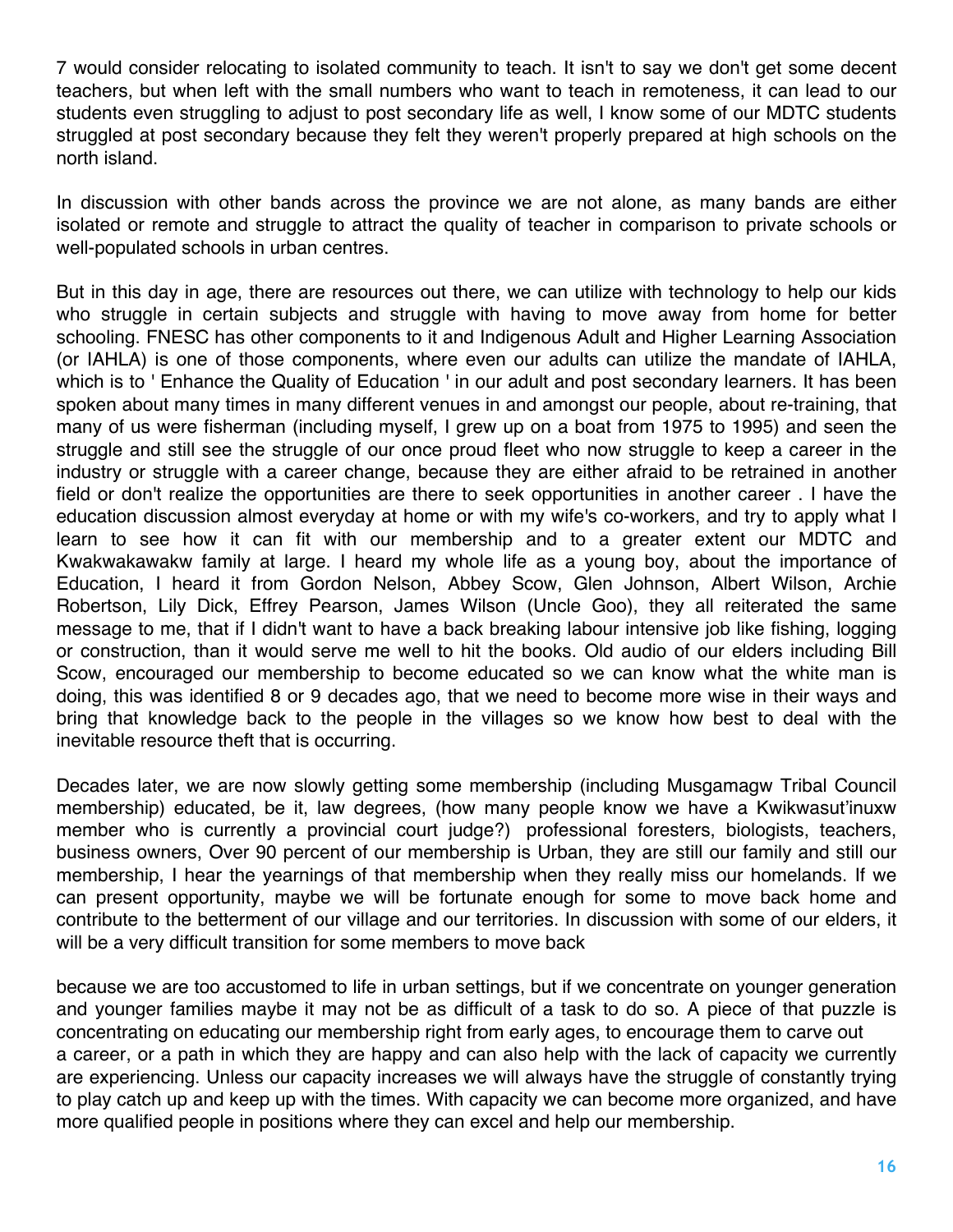As council, we are given the task to seek opportunity, bring our information back to council and membership to seek a path forward, in the meetings I attend I have many friends I have known over the years & decades we constantly compare, discuss and brainstorm ideas all relating to gaining an upper hand in our plight as 'Bakwam '. We are left to deal with underfunding, to try and stretch a dollar as far as it can go, meanwhile dealing with cutbacks and an ever-growing poverty level that has to deal with the increased cost of living. Some of these nations deal with serious mismanagement issues and I tell them our successes about where we have come from, which was almost a lights out village in the depths of despair, they acknowledge that we have some great accomplishments to be proud of, and our staff is to be commended, we have an advantage over most nations with Jeneen Hunt as our Band Manager (Jeneen 's husband Roy is the son of my Aunty Christine sister to My mother, aunty Bev, Aunty Kat, Aunty Data, Uncle Hiatal), I have watched her for some time and she handles situations with integrity, honesty and professionalism, I shudder to think where we could be, if we didn't have a band manager like her, we should all be grateful . I have utmost Respect for her, some members may take issue with her or disagree with her but I surely hope we can respect her for the job she does and how she manages our band administration on a budget full of pennies. Most nations don't have the luxury of having a trustworthy employee who has the integrity Jeneen does, completely 100 per cent trust Jeneen, and Amy Speck as well. Of the 203 first nations in this province of BC, it would be a safe bet to say that 75 percent of them, struggle with their staff and trying to stay out of the red and have negative audits, and it should be a source of pride within our village that was once in third part, and in third party for no reason after we got out of it, to present day where we continually provide clean audits.

We have 300 or so members, many have never been to the village, or have access to get to the village, this should concern us all, with members living in Victoria or Vancouver and the cost of living, and expense to travel. It would be great to create opportunity for them to see where they come from, I say this, because we don't even get half our population out to vote, if people want change or have their say, we should encourage our family to participate and vote, because this elected system is what we have, and have had for over 5 decades. To switch systems, would require a lot of time Effort and organization. We all enjoy the lineage of where we come from, a proud, flourishing nation once upon a time, but many families are not involved, whether its in the elected system or whether its visiting home or attending our cultural functions. It should be incumbent upon us all to know not just our own family tree and heritage but to a greater extent know our 4 tribes kinship, which was a confederacy. We were all united once upon a time, and those days may never be recaptured but we can begin with simply knowing each other once again and realizing when we hurt our membership or family with words or actions, that it has an effect on us all. The 1995 Melkwela in Kingcome was a great example to me, I listen to the 20 plus hours of audio of that event, with our elders at that time and to hear the disdain and severe disappointment in our elders at the lateral violence and lack of unity within our people was so hurtful to them all. (20 plus years later this still exists and in even greater frequency)

They all witnessed the days of pre 1938 and how things used to be, that we enjoyed the tightness and kinship of our membership. Our family ties and knowledge are all in disrepair, it is going to take an immense amount of work to try assemble it back together, which will require capacity in that effort as well. We see the questions amongst our people all the time, about who is who in the zoo, who are the real family leaders, the heads of the families, what types of different chiefs were there? We see the evidence in pictures, in 1938 we didn't have dozens of chiefs, we had the head chiefs up front and centre in those photographs. It is apparent to many of us, there are way more questions than answers in regards to our Hereditary Leadership, I'm of the opinion most of us want to see the proper and accurate chiefs to be visible and acknowledged as the true heirs to that position validated by other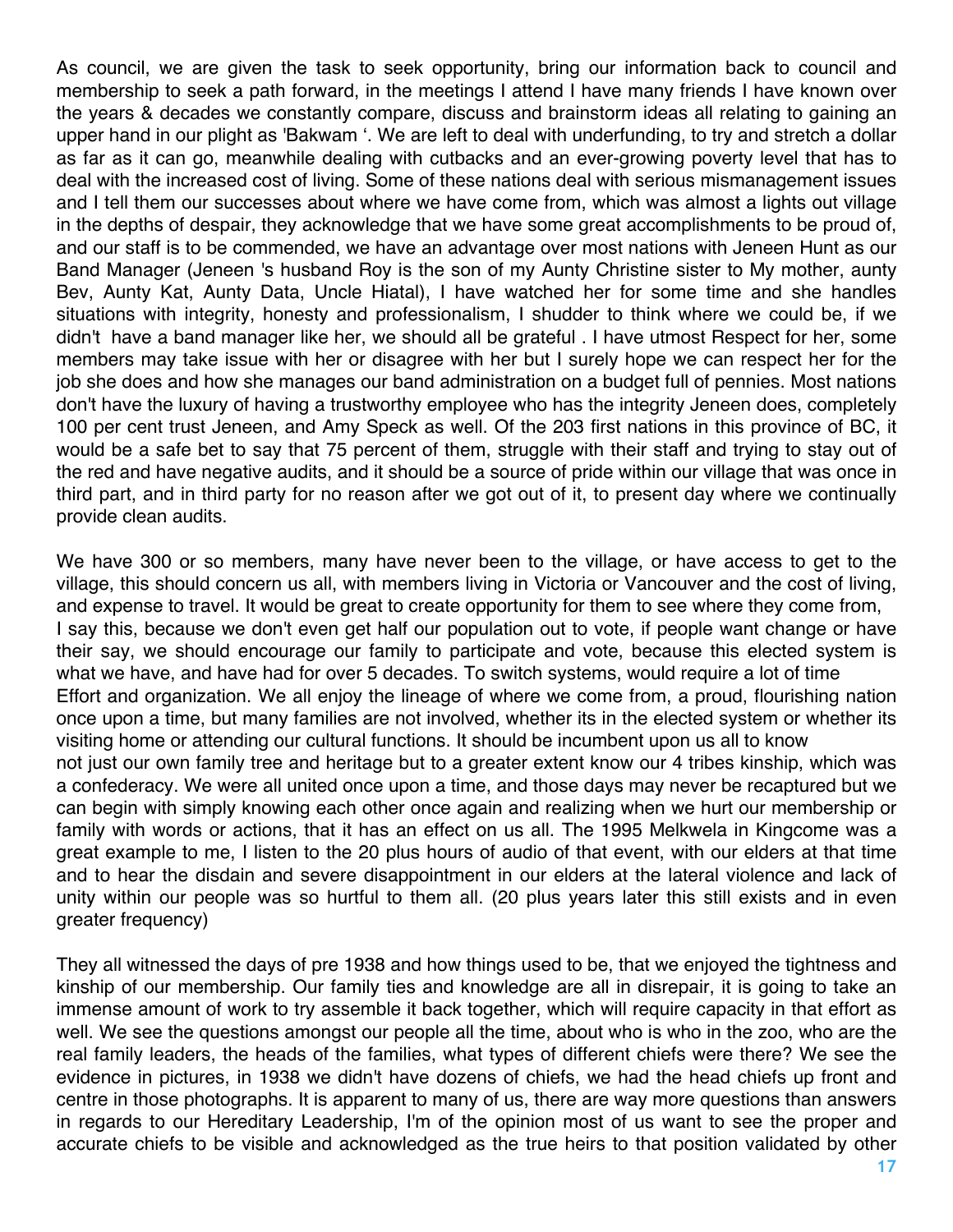heirs of similar rank or stature. Many membership are not comfortable with some of the individuals who lay claim to being a Hereditary, therefore requiring definition of what is a Hereditary Chief and what is the definition of what is a holder of a seat or position? To change governance structure would require all these things to take place and answered, as I have heard many members voice concern over switching to a Hereditary system and it is even voiced in the audio of 1995 Melkwela by elders of that day.

It was reiterated back than, that we may not like certain family members or individuals, but we should surely respect them, to be disrespectful was frowned upon by most in attendance at Melkwela 1995.

The health of our people both mentally and physically is reaching epidemic proportions, we may be the fastest growing demographic in the country of Canada, meaning we are having the most kids or babies, but at the same time, we have the shortest life expectancy. I think our woman live 8 - 10 years less than the national average for woman and our men live 10-12 years less than the national average. Figuring out our health is paramount to helping us be more self-sustaining. I have attended several health meetings with our fellow kwakwakawakw members at regional meetings in Campbell River and also Island wide health meetings in Nanaimo and Parksville and figuring out how we can best fit in as KHFN and MDTC is vital, as we are remote and isolated and with our funds now being doled out by First Nations Health Authority (FNHA) and it seems we are getting same service or even poorer service with this transition, we need to make this heard and others aware that we are receiving sub standard service , or worse service than when we were with 1st Nations Innuit and Health Branch ( FNIHB ) Service monies we are entitled to we cannot use like most nations, because we don't have daily access to chiropractor or physic therapy , and our travel dollars for out patients is no better or the same as it was before . At the health meetings as well as Assembly of First Nations (AFN), First Nations Summit or Union of BC Indian Chiefs (UBCIC), we have an elected chief who strongly advocates for our band, first and foremost, everywhere I have attended he strongly advocates on all our behalf, the depth that our current chief has on the dynamics and moving parts of the health accord and so many other issues is truly remarkable, I raise my hands up in Respect for Chief Bob Chamberlin, he has garnered much respect from many other nations, both within our Kwakwakawakw nation and other island Nations but province wide, I hear the chatter of those in attendance at their support and agreement with the words Chief Chamberlin speaks to in these venues.

I rarely sit with Bob or rarely let people know him and I are from the same nation, because I want to come away with an understanding of how other nations feel about the content of those meetings, it is after discussing with them about concerns with the issues that are being discussed that I than make them aware that Bob is the elected chief of my village. At many of these meetings, I can safely say, many chiefs don't say too much, or voice concerns of their village, or if they do say or mention problems, they don't raise much awareness of it or do it vociferously, therefore, sometimes it just gets lost in the minutes. But Bob C continually brings up issues that directly effect us, especially concerning fish farms, at every single meeting I have been at he raises the huge concern we have with fish farms in our territory and he has done tremendous work that is often not acknowledged by our membership, except for Chief Charlie Williams, who always makes sure to mention and thank Bob for his continual effort in being one of our only Musgamagw or Kwakwakawakw Chief to raise concern over the fish farms. Bob was a big part in organizing a Wild Salmon Alliance in spring of 2016 and we barely had any other kwakwakawakw nations their in support but we had a lot of support in attendance from scientists, many nations from up and down the Fraser river as well as our neighbouring nations north of us. Difficult position to be the only beacon shedding light on our struggle with Cermac and Marine Harvest. Our council decided when the protest occurred during the summer that our Hereditary Leadership would take the lead, we obeyed that direction, and it was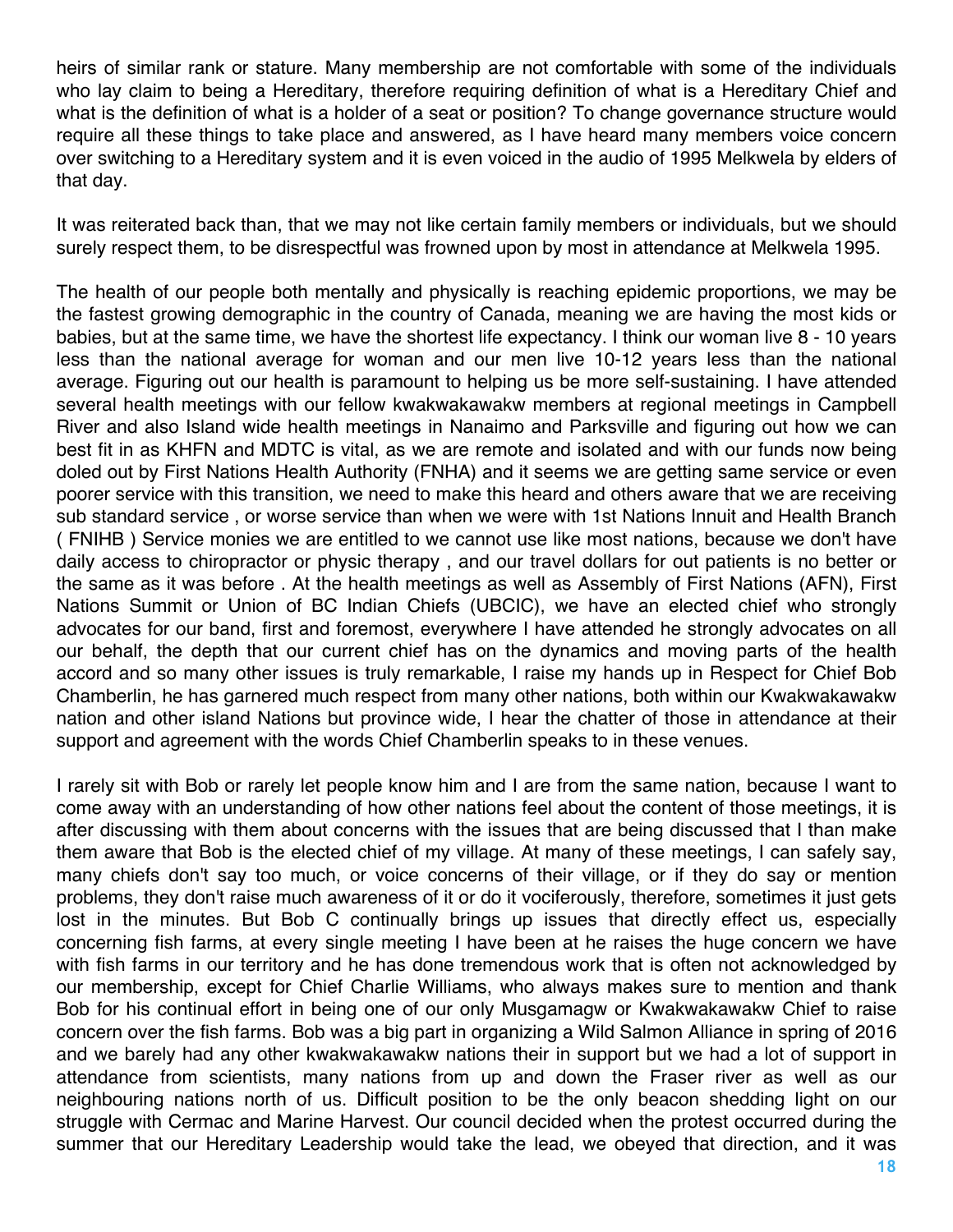often asked of me, why did we not participate, but I know I shared what information I had and I know Bob Chamberlin did as well; he spent quite a bit of time-sharing his vast knowledge of information with those that were at the forefront of the protest.

Great Bear Rainforest, Grizzly Bear Hunt, and Tourism have intricate ties and some of those ties are to Forestry. We have updated in regards to our part of lack of part in the Great Bear Rainforest (GBR), we were not consulted but we are part of the outcome, that's a done deal, we have to adjust to the hand we were dealt in this regard, we have had this discussion at both the tribal council level and the band level. There will be changes or adjustments to do with the Great Bear Rainforest in 4 years time, it would serve us best if we are both prepared and well versed as well as educated in what we live with in terms of the current agreement with the Great Bear Rainforest, in which we are the very southern part of it.

A significant part of the Annual Allowable Cut (AAC) is taken from our territories of the southern part of the GBR, it is likely our territories cannot sustain this, and 35-40 percent ratio in which we would provide as our portion of the GBR is simply unacceptable. To access the timber and the amount and value of it, we have hired a consulting company to do so. A more comprehensive report will be made once this analysis is complete, its cost were negotiated and covered by Interfor, for this work to be accomplished. Once we understand the data and get detailed explanations from the professionals we hired, we can than properly let our membership know plans or ideas moving forward. In the meantime we are working on a temporary agreement, which has yet to take place and some outline of this has been discussed, but nothing is set in stone in regards to an temporary agreement. This agreement will have some of the elements that can be transferred over to a Memorandum of Understanding (MoU)

Myself and Andrea Lyall have had discussion with membership about what they would like to see in an MoU and those pieces are all on the table in regards to what can eventually become our MoU, even the MoU itself is up for debate as to the length we want it to be. Once we finalize the information and data from the work being done in regards to assessing our territories, we can than have a more refined update to our membership and leadership.

Grizzly Bear Hunting is occurring in our territories, in and around Wakeman, I have been in constant contact with non profit organizations like Rain Coast who purchase these licenses distributed to guide outfitters who are the ones taking high paying trophy hunters out into territories to hunt grizzlies and

bears just for sport. We are continually strengthening our relationship with those that are of the same belief as us and hold value in seeing the bears live in our midst as they have always done.

Which leads me to tourism, we have economic opportunity to have watch towers in Wakeman, we have neighbours up and down the coast who make fairly decent economy out of bringing viewers into these areas to watch grizzlies in their natural habitat. In our community meeting in June of 2016, I recall our community members being very excited and enthused at the discussion of tourism, its a broad discussion and requires a lot of moving parts in which we require organization and funds to make some of these ideas into a reality.

The reoccurring theme is economy, we hear our membership and people are tired of bring broke, therefore needing jobs, we need to strategize as to where we want to go, where we are, and where we once were, this will help with plans to move forward and develop. Our CCP is part of configuring a structure that will allow us to be more part of having a sustainable economy for many generations.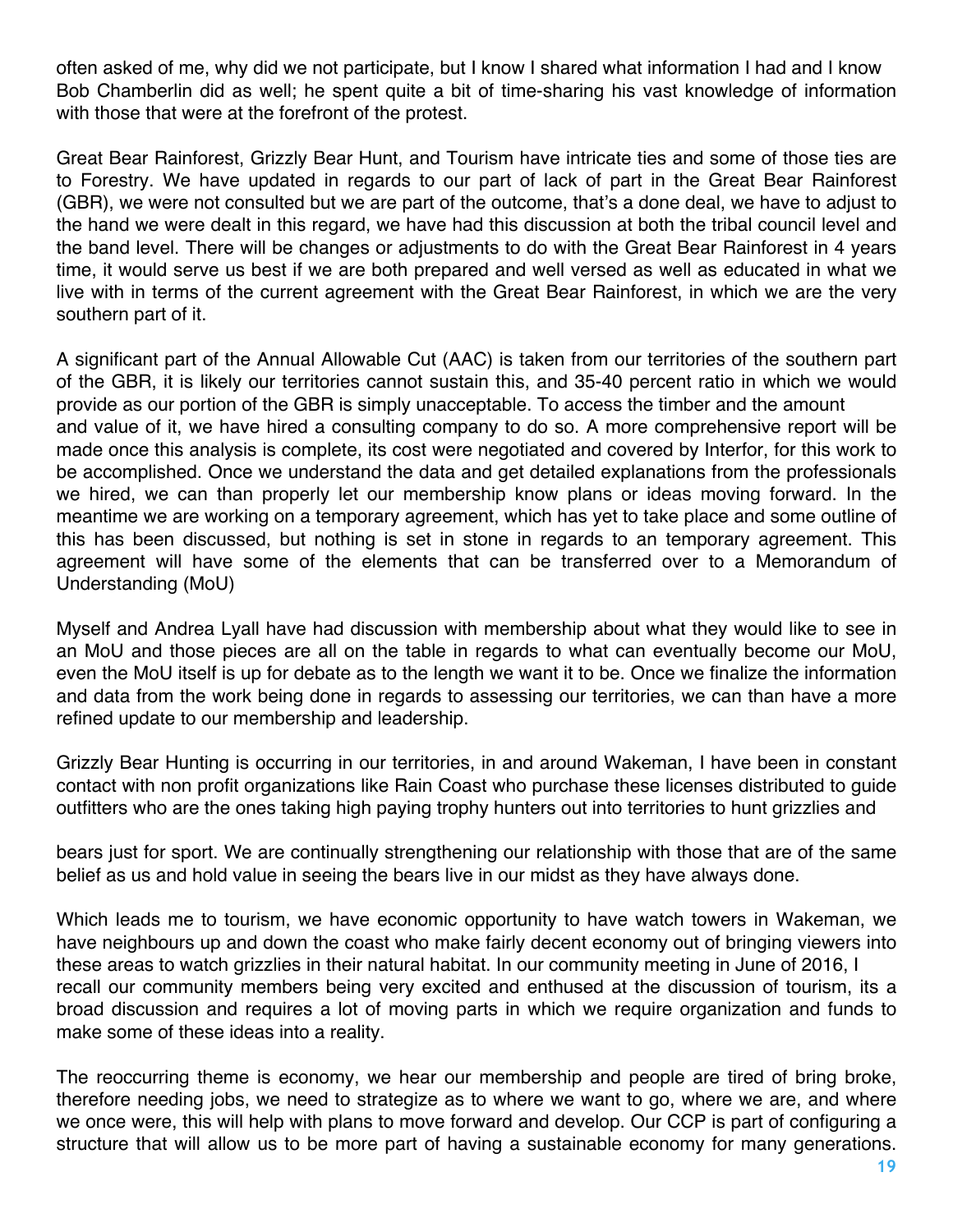Our whole belief system stems from doing things with the teachings that we don't deplete any resource for the sake of greed.

We have many areas to work on as a nation and a band, I feel some of them are definitely achievable; it would be of great assistance if we were:

- more communicative sharing our information and presenting quarterly reports to our membership, with the information shared being 100 percent accurate, we absolutely need to pay attention to details
- unity and transparency in every aspect of leadership, communication between different levels of leadership, it must be direct communication, with no person or persons controlling the direction of communication . It can hamper progress
- how to engage membership more both in the village and those living in urban areas
- use timelines that are visible to everyone, showing discussions on any given subject, so we don't continually have to revisit old business
- Sandy Johnson was one of the first to mention it to me and a few other people have mentioned it since, we as Councillors need to understand and grasp every portfolio, because if someone gets sick or ill and for whatever reason cannot make certain meetings or important events, one of us has to pick up the slack and I am in 100 % agreement, we cannot simply sit back and have Bob C be the one who understands all the moving parts of any given topic, we must all grasp it.

The following stems from discussions with band members about what we would like assistance with for an MoU with Interfor, please continue to think about ideas you want added, and it can be brought up in the negotiations.

- Health Building
- Grizzly Bear Watch Towers
- Second Boat
- Van
- Machinery Cat and or Backhoe type
- Clean Energy projects to get away from the cost of diesel and or propane. Tidal, wind or solar energy
- Education Bursaries and funding for students who are not in degree programs
- Jobs in the field and or in the offices around the coast
- Kitchen assistance
- Housing assistance
- GIS mapping and training opportunities
- Donations per year
- Internet
- Flora and Fauna (plant identification and medicinal)
- Cultural logs community wood
- Lands Office
- Guardian / Watchman program
- Funds for leadership meeting (yearly of twice a year)
- Quarterly meeting with board and or leaders
- Tourism museum, restaurant, gift shop,
- Chip Trails
- Hunting / Fishing / Gathering food fish / deer / elk / halibut / prawns / clams/ cod / Interfor trips around territory - elders, children - educational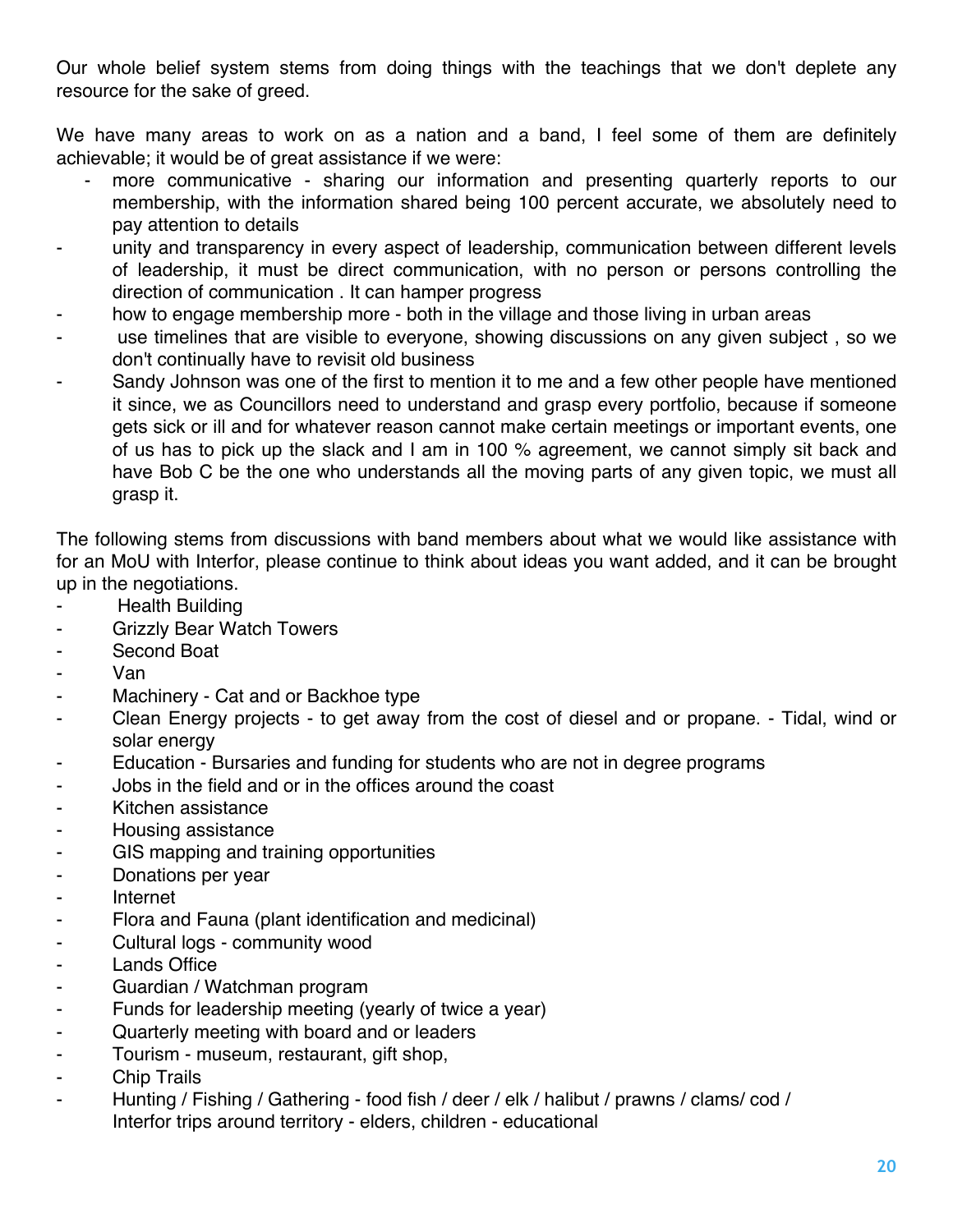## Fish Farm Eviction Protest Prepared by - Robert "Owa'di" Chamberlin Elected Chief Councilor

Gilakasla Namwyuut

I want to offer some thoughts on Dzawadaenuxw FN recent fish farm eviction notice and protests. I was happy to see that CBC & other mainstream media has picked up on this story and want to offer some suggestions of messaging that will assist in getting traction with government of Canada.

The new Liberal Government has made some pre/post election commitments to First Nations peoples and Canadians that are very useful to us. Their focus has been very high level, and the work which has occurred this past week in the protests, will do well to inform those high level commitments and bring the government to an Understanding of our concerns specifically. Which is extremely useful.

I am offering some suggestions to consider in the messaging. Think of these in terms of using the government's words and commitments spoken, and using them to move our concerns forward. Essentially using their words against them to win an argument.

I will list the "Commitments" by the Liberal Government and then flesh each out a little for ease of understanding. I will also briefly touch on various "Processes" that provide the same type of opportunity and ideas on how to engage all First Nations in BC to support us at this critical time & to inform government of our concerns and affect change.

#### A) Liberal Government Commitments

- 1) Minister of INAC Mandate letter: "No relationship is more important to me and to Canada than the one with Indigenous Peoples. It is time for a renewed, nation-to nation relationship with Indigenous Peoples, based on recognition of rights, respect, co-operation, and partnership."
- 2) Minister of DFO Mandate letter: "Use scientific evidence and the precautionary principle, and take into account climate change, when making decisions affecting fish stocks and ecosystem management ….. Restore funding to support federal ocean science and monitoring programs, to protect the health of fish stocks, to monitor contaminants and pollution in the oceans"
- 3) Revisit Legislation, Regulation and Government practice that was not properly consulted and accommodated with First Nations by the Harper government
- 4) Implement the Cohen Commission recommendations
- 5) Full endorsement of the United Nations Declaration on the Rights of Indigenous Peoples (UNDRIP)

This is not an exhaustive list but captures the opportunities that I could see that are useful to our fight against fish farms.

B) Process Opportunities

- 1) Assembly of First Nations Executive (AFN)
- 2) AFN National Fisheries Committee
- 3) AFN National Aquaculture Working Group (AFN NAWG)
- 4) National Aboriginal Fisheries Forum III (NAFF III)
- 5) First Nation Wild Salmon Alliance (FNWSA)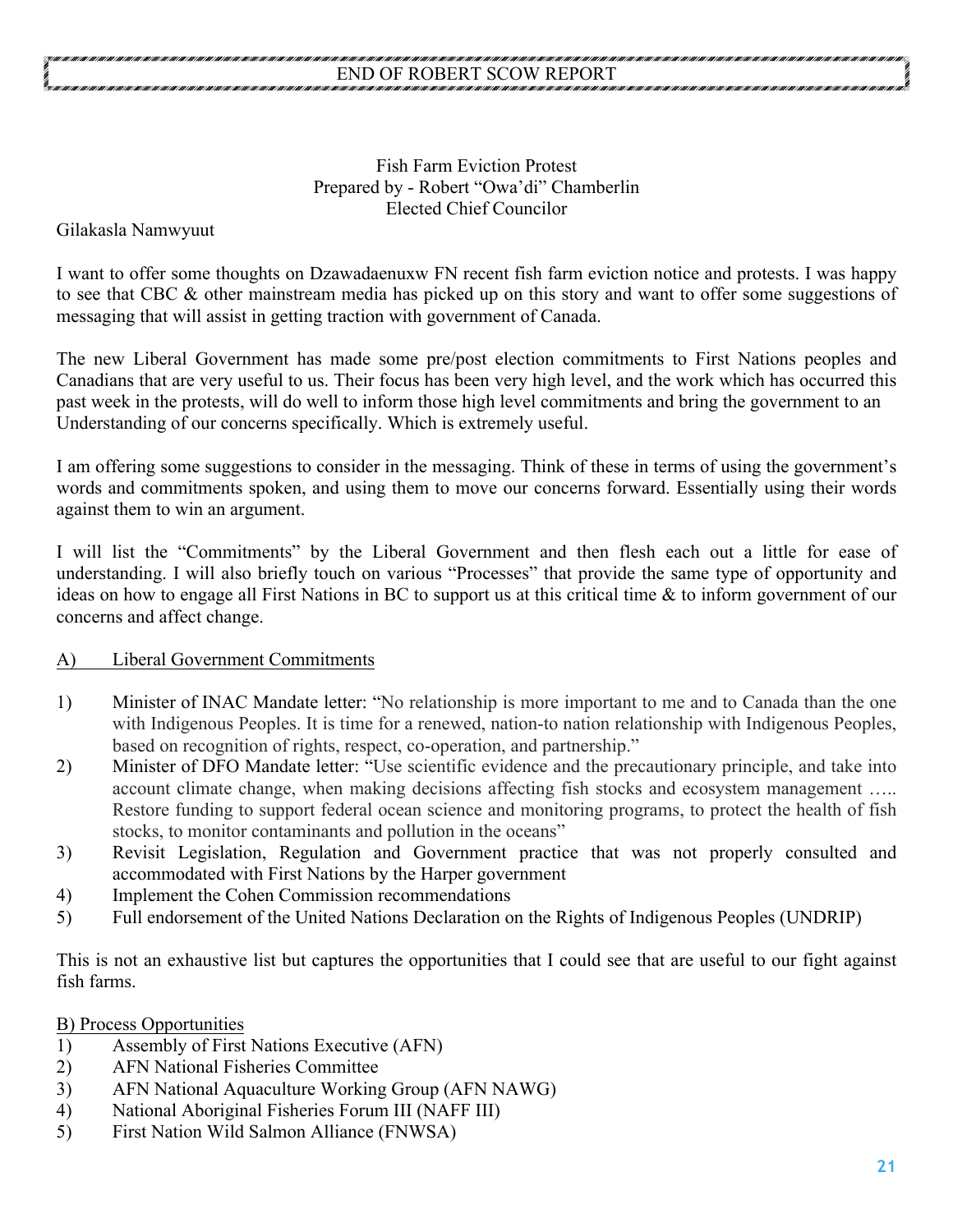- 6) Cohen Commission Implementation (Liberal Government)
- 7) First Nation Leadership Council / DFO (MoU)

# **(A) Liberal Government Commitments**

# A (1) Minister of INAC Mandate letter

The Liberal Government commitment to a renewed relationship with First Nations peoples is a key foundational opportunity. But with over 600 First Nations in Canada and 203 in BC, we have to work at every level possible to ensure that our peoples concerns as MDTC are heard, understood and acted upon. And along the way gather as many First Nations to be speaking supportively of our concerns, actions and solutions; so would do well to elevate our concerns to a Regional National level.

# A (2)  $\&$  (3) Minister of DFO Mandate letter  $\&$  Revisit commitment

The Mandate letter speaks of Transparency in Management and improved Science based decision-making. This of course builds upon the overall Government Commitment to UNDRIP and a renewed relationship with First Nations.

The commitment to "revisit" Legislation, Regulation and Management etc.. is a key one as the development of Pacific Aquaculture Regulations (PAR), Integrated Aquaculture management Plan (IMAP), Aquaculture Activity Regulations as well as Two (2) key National Aboriginal Aquaculture Reports (covered later in this report) need to be "Revisited" here in BC as the Harper government did a piss poor job consulting First Nations & actually relied upon the Stakeholder/Interest Group Aboriginal Aquaculture Association (AAA) for First Nation Consultation.

I highlight "Revisit" rather then consult and accommodate as Consult/Accommodate is a process structure where actual decision making is entirely within government. With government embracing UNDRIP, we must develop a bi-lateral process of decision-making that fulfills Free Prior & Informed Consent (FPIC) spoken of in the UNDRIP. Push back from Canadians is "Do Indians have a veto?" but by elevating this to Regional/National level we can play a role in developing/designing how this can be. Something I know Canada has an interest in.

# A (4) Cohen Commission Implementation

The Cohen Commission made numerous recommendations that include the health of Wild Salmon and impacts from the Fish Farm Industry. Industry says "No smoking gun was identified" but the precautionary principle of DFO and cautions/direction towards Discovery Channel area Fish Farms need to be expanded Coast wide. The "Principles" of these recommendations is the messaging I have been using everywhere I could with Government but more importantly, with First Nations.

The "Principles" of the recommendations is where and how we can draw in all Fraser River First Nations into a supportive role as their outward migrating wild salmon smolts could die at the fish farms of our territories, and this represent the "Potential Infringement" of their Aboriginal Rights which. Which triggers the Government's duty to consult with affected First Nations. As stated earlier we want to see more than simple government Consultation.

There is much more in Cohen Report but I will leave that to a broader specific **Discussion**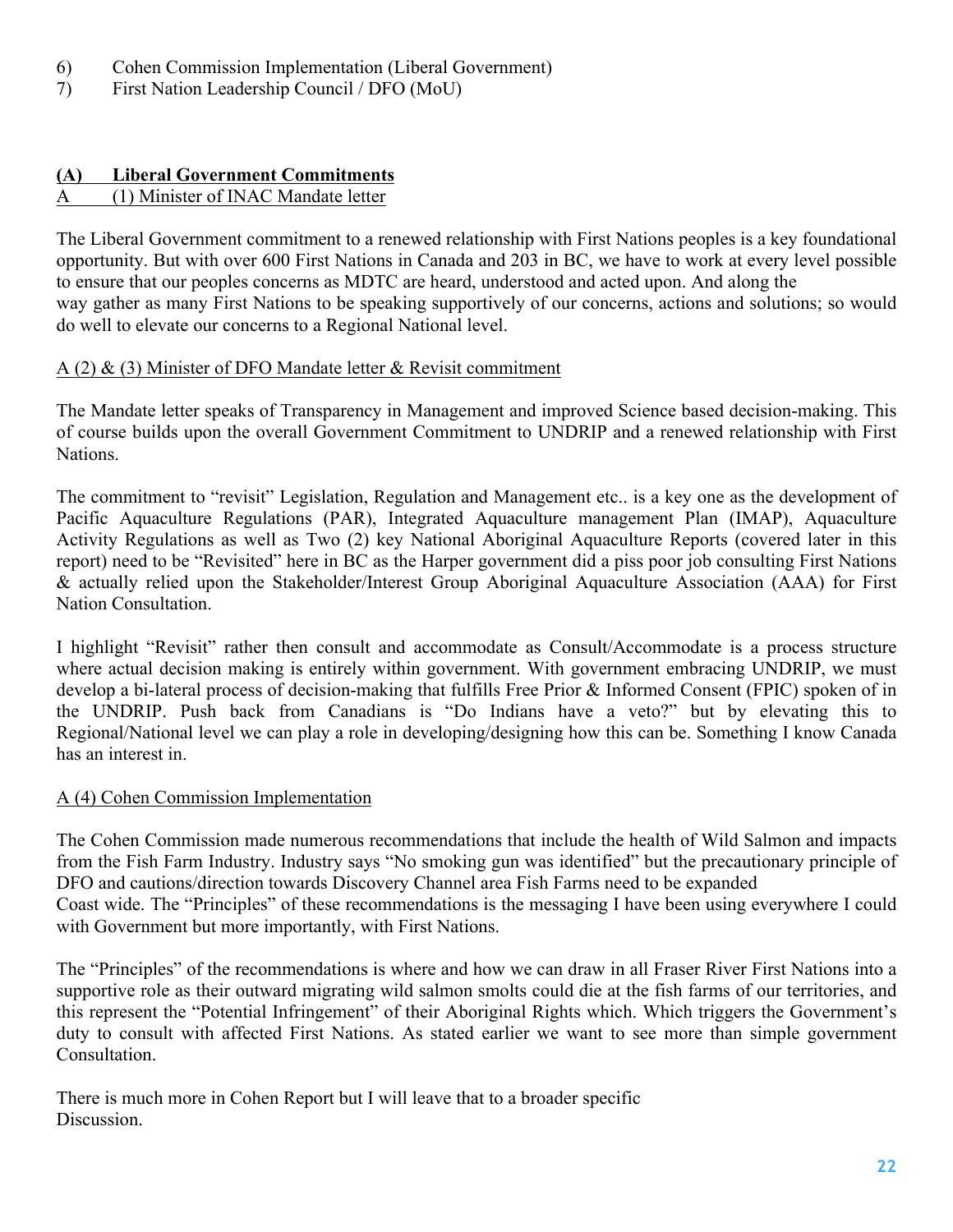# A (5) Canada's Full endorsement of the United Nations Declaration on the Rights of Indigenous Peoples (UNDRIP)

The UNDRIP is a document I hope that everyone takes the time to study as it is an incredibly far reaching document that reaches into virtually every level of our peoples very existence.

As mentioned earlier the Free, Prior & Informed Consent (FPIC) is a key one. Government has stated they cant or wont fold all the UNDRIP into Canadian Law and will turn to First Nations to begin the process of identifying how this can happen.

This is great opportunity!

I believe we would do well to highlight a number of key UNDRIP Articles everywhere that we can. Ones that relate to;

- Traditional Authority of Decision making in Traditional Territories
- Food Security (Traditional Foods)
- Maintaining Protecting Enhancing Culture & Traditions
- Authority over Education (Educate Youth Traditions & Culture)

These types of Articles of UNDRIP strengthen the base of our Decision Making and direction to get Fish Farms out of our waters, period.

# **B) Process Opportunities**

#### B (1) AFN Executive

The AFN Executive can play a role in elevating the Fish Farm struggle within their engagement with the Liberal Government Nationally.

- AFN Fisheries Strategic Dialogue Session: I spoke at the AFN Fisheries Strategic Dialogue Session last December about pretty much everything I have written above and below. This meeting occurred the day prior to the AFN Special Chiefs Assembly in December 2015.
- AFN Special Chiefs Assembly: Day 2 of this meeting I spoke on the floor to all delegates about the Fish Farm issue and Liberal Government commitments. I put the AFN executive "on the spot" so to speak and had them commit to meeting with myself to brief them in greater detail, which I did in May 11th 2016, and to have myself invited to the AFN National Fisheries Committee meeting February 2016, which I did.
- When Minister Tootoo addressed the Assembly on Day 3, I stood at the front floor microphone, even though he wasn't planning on taking questions, and revisited Liberal Government commitments and the need to revisit the entire suite of Fish Farm Regulation and Management practices in BC. I also had him commit to meeting with myself, which occurred May 12th 2016

# B (2) AFN Fisheries Committee

The AFN Fisheries Committee is the Committee, which gives direction to the AFN Executive for priority work to accomplish. They held a 3-day meeting in Vancouver in which I presented our concerns and how this related to Liberal Government Commitments. Minister Tootoo joined this meeting via Skype and I spoke with him of our concerns at length and ate up most of his time for questions from this Committee.

#### B (3) AFN National Aquaculture Working Group (AFN NAWG)

When I was presenting to AFN Executive in May, the AFN/DFO were engaged in negotiations for funding for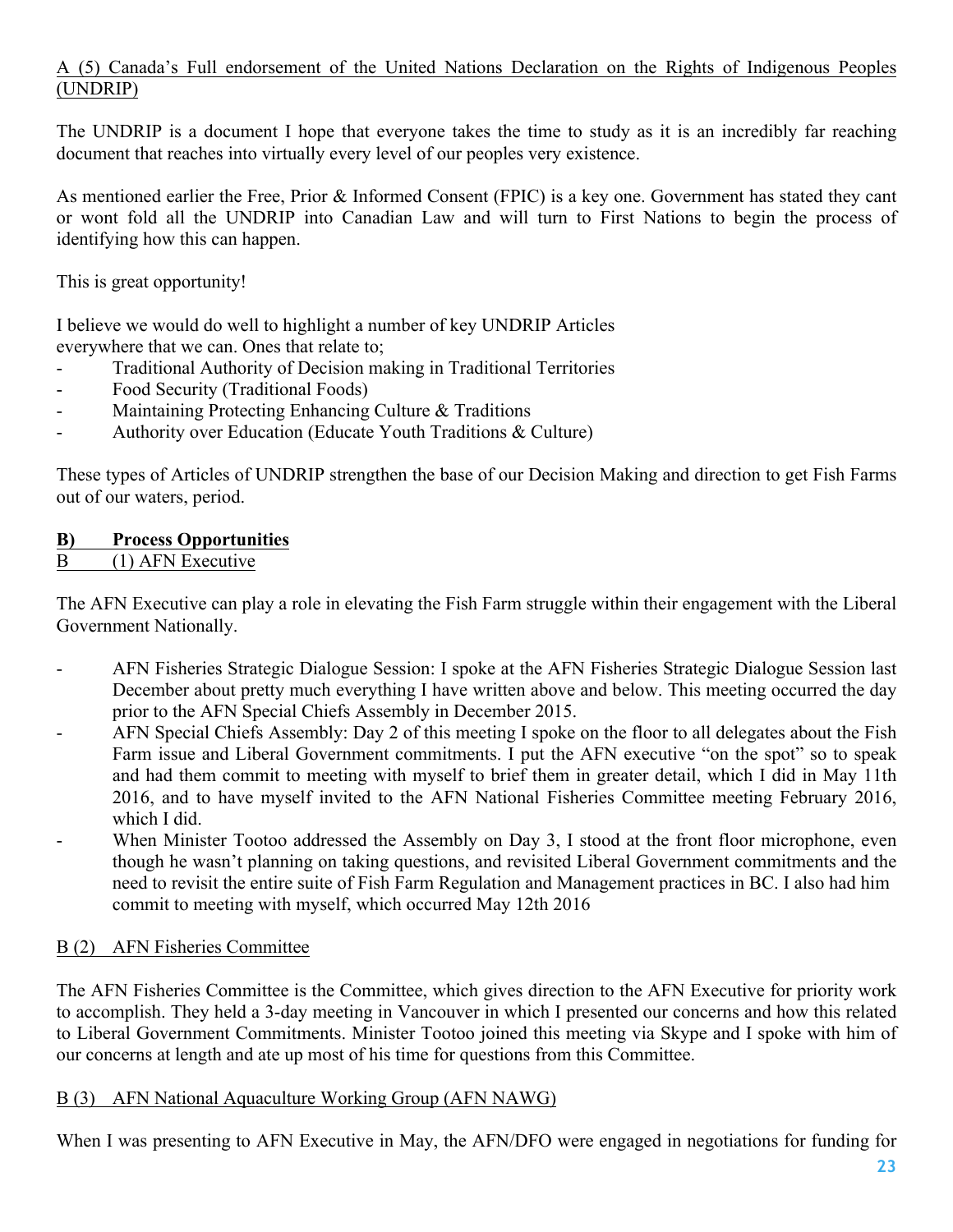National Aquaculture Working Group (NAWG). This is another level of direction to the AFN Executive. I have support of a good number of AFN Regional Chiefs to be Chairman of this Working Group and have also gotten support of the UBCIC, First Nation Summit and BCAFN, collectively the First Nation Leadership Council (FNLC).

My initial idea is to focus in on the very definition of "Sustainability" of Aquaculture, where these types of economic opportunity do not affect First Nation Traditional Foods and the level of impact to the environment is defined by First Nations within their territories and not by Industry and Government. This is respecting the UNDRIP

# B (4) National Aboriginal Fisheries Committee III (NAFF III)

The National Aboriginal Fisheries Forum is where the previous government and DFO have developed the rationale to advance/expand Aquaculture in Canada. I have been fortunate to attend both NAFF I & II.

AT NAFF II there was a National Aboriginal Aquaculture Report tabled for approval, this was in Nanaimo. So it is important to realize that this NAFF Vehicle continues today and is heavily influenced by the Aboriginal Aquaculture Association and the Fish Farm Industry.

Through my work engaging the DFO Ministers office since Fall 2015, I was appointed by the Ministers office to be a member of the NAFF III Steering Committee. I presented all that is covered in this report and gathered support from the rest of First nation membership of the NAFF III Steering Committee. This includes Skeena Fisheries Commission and Atlantic Policy Congress whom both have substantial space in DFO Ministers office for advice and direction. This Steering Committee last meeting included a recommendation the Minister of DFO's office to revisit the entire suite of regulations and management practice of Fish Farms in BC consistent with the Liberal Governments pre/post election commitments.

#### B (5) First Nation Wild Salmon Alliance (FNWSA)

For the past two (2) years I have been developing the FNWSA. The creation was nested in resolutions of the UBCIC, First Nation Summit and BCAFN. Virtually every First Nation I have spoken with and travelled to meet have supported the FNWSA.

The list includes Tsilhqotin, Stalimc, Carrier-Sekani, Okanagan nation Alliance, Shuswap Tribal Council, Nlakapmk Tribal Council, Nisga'a, Tsimshian, Gitskan, Wetsuwaten, Heiltsuk, and many others.

The initial focus of the FNWSA work was/is Fish Farms and Cohen Commission. So all of the First Nations listed are now aware of our concerns and more importantly, having understanding of how our peoples struggle can and will infringe on their peoples Aboriginal Rights.

The FNWSA held a two (2) day Wild Salmon Strategic Dialogue Session in March and developed a Final Report which I have hand delivered to previous DFO Minister Tootoo and most recently to DFO Minister LeBlanc at the Cohen Commission announcement last week.

I met with Minister LeBlanc the evening prior to the Cohen Commission announcement and received a commitment to meet with me in September to explain specifically how the FNWSA Final report will actually assist the Liberal Government to attain their commitments.

Tentatively I will travel to Ottawa to meet September 15th. Moving Fish Farms to Closed Containment on land is also a key recommendation. The FNWSA report highlights emerging science and other works that clearly reflect the path forward within the Cohen Commission. I will cover these in the next section.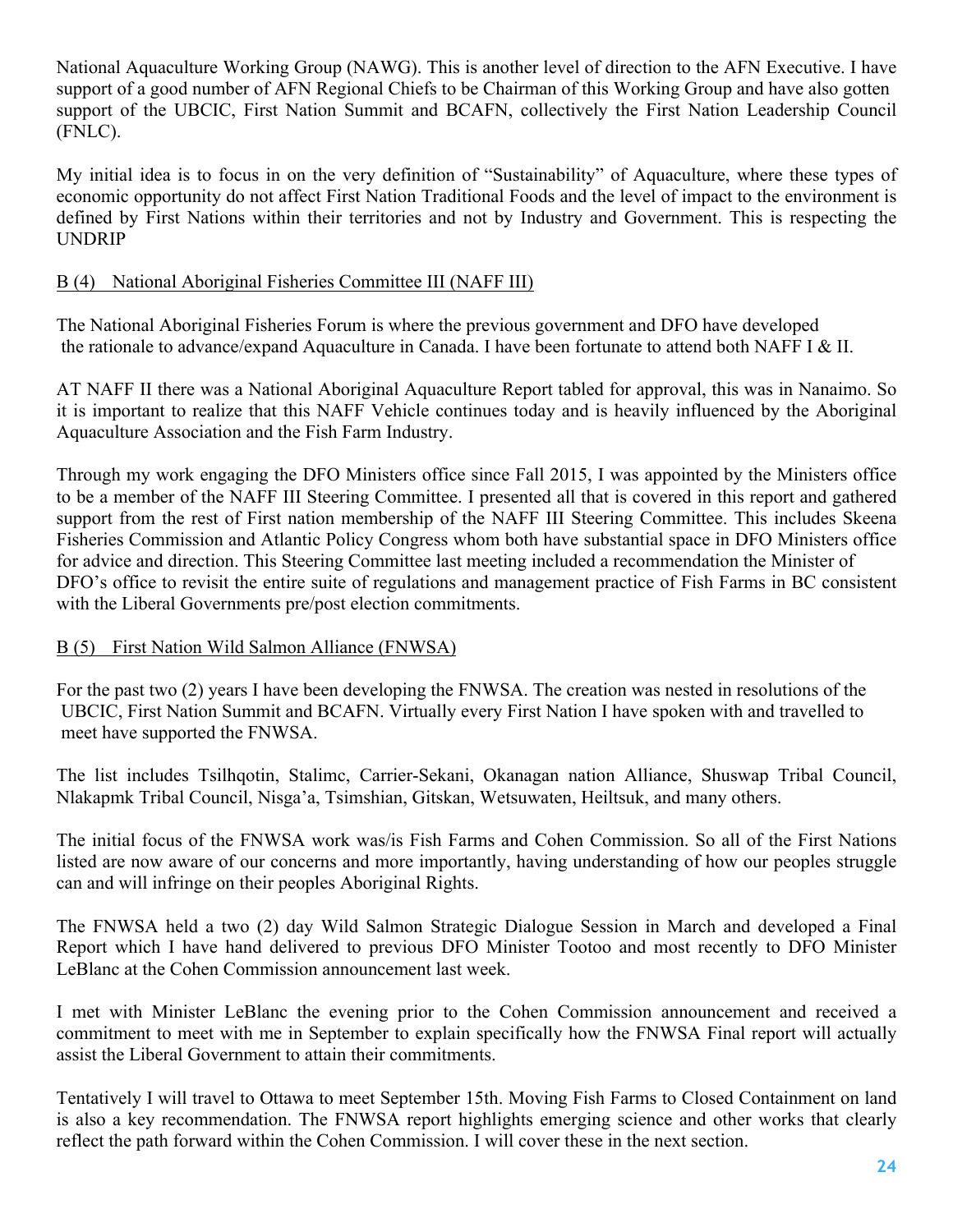## B (6) Cohen Commission (In Brief)

The Cohen Commission Report describes the need for exercising the Precautionary Principle for DFO decision making and the need for further science to be developed to inform wild salmon fish farm interaction.

At the FNWSA Strategic Dialogue Session Dr Kristi Miller-Saunders presented on her ground breaking Genome work examining the genetics of Wild Salmon and Fish Farm fish. It was clear to all in attendance that this was and will be extremely useful to inform decision-making and needs to be expanded.

The Pacific Salmon Foundation (PSF) presented on the Salish Sea project they are currently involved with. They tagged, tracked and mapped 2 runs of Fraser River salmon. This is excellent as it is the beginning of understanding the out migration of wild salmon smolts. And this data set can inform DFO government decision making to safeguard wild salmon at its most critical portion of its life, as the smolt.

Advancing First Nations to gather tagged tracked salmon smolts throughout this journey and running them through Genome science would deliver genetic science which would identify specific stressors the smolts experience. And then would be a very useful data set to inform wild salmon management. Imagine if we could expand this coast wide and how much more science could fill the holes coast wide as identified in Cohen. Of course, I envision that our Traditional territories would be an ideal location to advance this work.

#### B (7) First Nation Leadership Council (FNLC)

The FNLC is comprised of the Executive of the UBCIC, First nation Summit and the BCAFN.

The FNLC met with Minister LeBlanc last week and received a commitment to develop a MoU to advance the governments work and engagement path with First Nations in BC. When it comes the Fisheries related topics at the FNLC level, I essentially lead the dialogue almost all the time. At the DFO Minister meeting we advanced about 6 topics and one of them was of course wild salmon and fish farms. The topics discussed will become the Work Plan of the MoU so at this Regional/National level our MDTC concerns will be examined.

I have also received the FNLC support to Chair the National Aquaculture Working Group of the AFN/DFO.

#### Moving Forward

I provide this report to share with and support the current work of eviction and further public protest. The Public protests will gather more media coverage and is a great opportunity to make this a "Hot Spot" in which DFO must deal with as a priority.

Having knowledge of government commitments and informing these with our concerns would be ideal. If we could include;

- UNDRIP Articles
- Principles of Cohen Commission report (Wild Salmon Protection)
- First Nation Wild Salmon Alliance Wild Salmon Strategic Dialogue Session

Report as solution would be an awesome step. I suggest that we engage the Hereditary Leadership of Musgamagw-Dzawadaenuxw and neighboring First Nations Hereditary Leadership & Musgamagw-Dzawadaenuxw Tribal Council BoD's, to develop a cohesive and strategic plan to our efforts.

That we work together every step of the way.